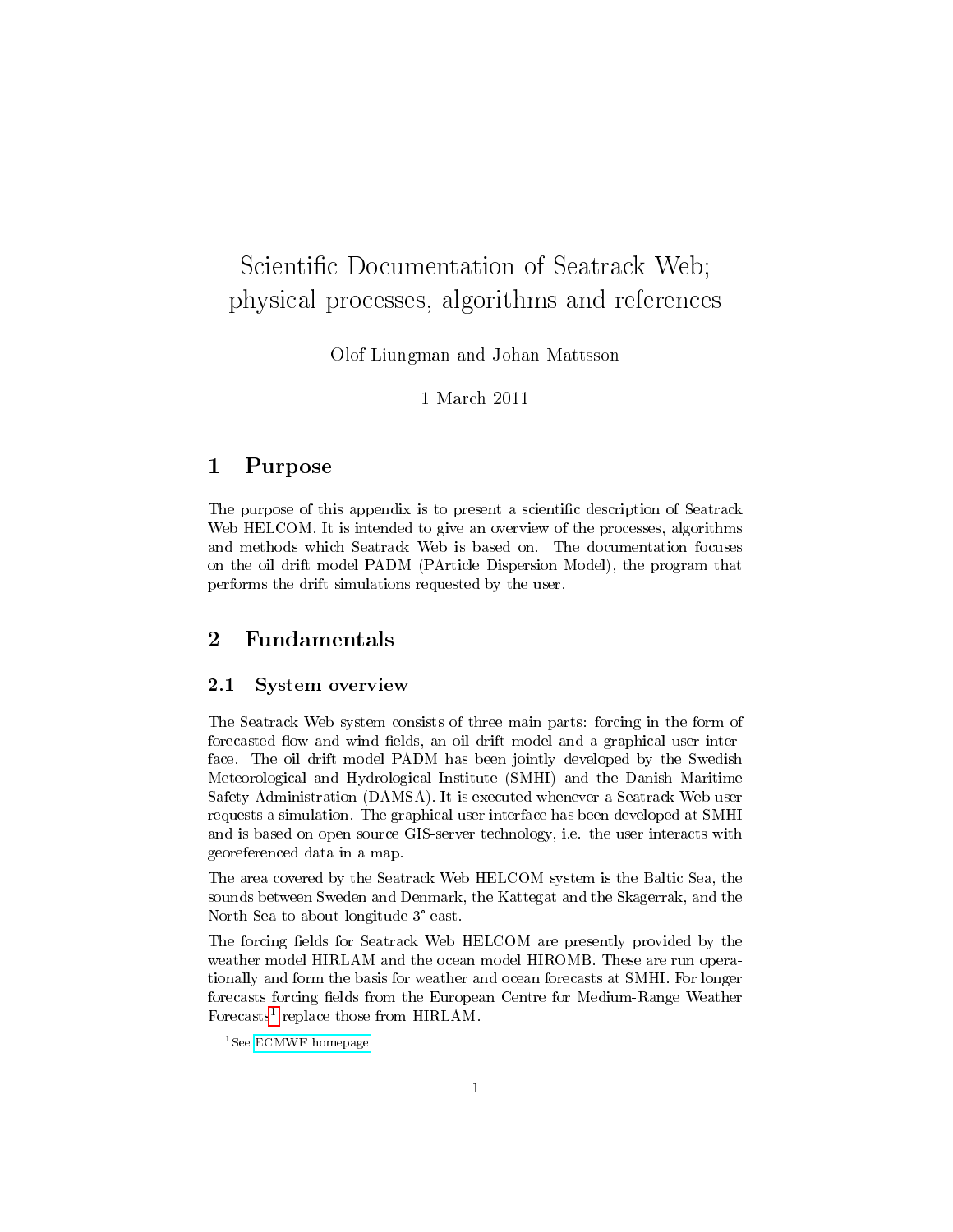## 2.2 Conceptual model

The oil drift model PADM is a Lagrangian particle spreading model. This means that the substance or object being simulated is represented as a cloud of particles. The trajectory of each particle is calculated based on time- and space-varying flow fields.

At present it is assumed that the particles do not influence the flow field, i.e. a particle does not have any effect on the flow in which it is located.

Particles are affected by boundaries such as the coastline, the bottom or the surface. Particles cannot pass through a solid boundary but may either stick to a boundary or slip along it.

Each particle has a set of properties. Most important of these is of course its position. However, a particle can have a variety of additional properties depending on what substance or object it represents, e.g. mass, volume, size, chemical properties, density, etc. These can be constants or vary with time, location, temperature, etc.

In the current version of Seatrack Web HELCOM, algorithms have been implemented for the following substances:

- $\bullet$  oils,
- tar balls,
- floating objects or algae, and
- passive tracers.

Tar balls are currently treated as passive floating objects.

The processes that as of today have been included in PADM can be divided into two main sections: spreading, which includes all processes related to the movement of the particles, and weathering of oil.

## <span id="page-1-0"></span>2.3 Time and space discretization

Before continuing we must describe how the real world is represented in the model. To begin, it is assumed that the flow field is defined in a discrete, structured grid of six-sided cells at discrete times (see Figure [1\)](#page-2-0). The grid discretization is assumed to be staggered, i.e. the flow velocities are located on the faces of each grid cell. Within a given grid cell the flow field is determined by the velocities on the six faces, with the assumption that  $u$ , the velocity component in the x-direction, only varies in the x-direction, v, the velocity in the y-direction, only varies in the y-direction, and  $w$ , the velocity component in the z-direction, only varies in the z-direction. In other words, the perpendicular velocity component on a particular face is constant over that face.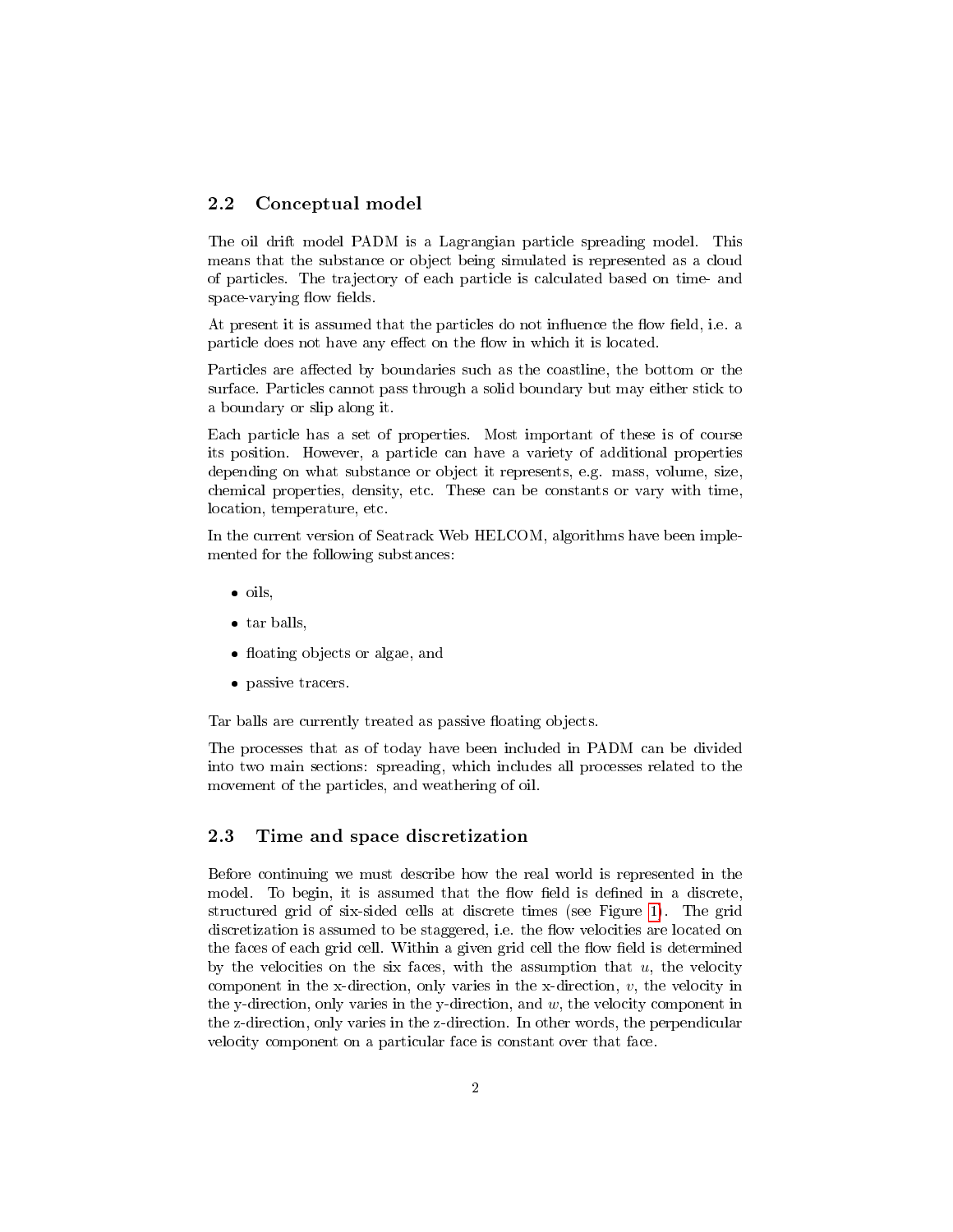

<span id="page-2-0"></span>Figure 1: A schematic 2-D view of the internal grid, showing the space and time discretization. For clarity only a few flow vectors are shown.

As time progresses beyond the current interval, the flow field changes abruptly and is then constant in time for the following time interval, and so on.

The model representation implies that for a given time interval the flow parameters at each location in the grid are constant in time, but may vary spatially. The spatial variation is of course limited by the grid resolution and the temporal variation by the time step. This means that we have two fundamental time scales: the time it takes a particle to reach the next grid cell  $T_u$  and the time step between successive flow fields  $T_t$ .

Note that the grid described above is a strictly internal representation. Thus, when talking about  $x, y$  and  $z$  it is the internal coordinate directions that are referred to. All positions and velocities are referenced in a system based on the indices of the grid cells and the local position within a given cell (see Figure [2\)](#page-3-0)[2](#page-2-1) . So-called transformation functions, which handle the conversions between real world coordinates and the internal representation in PADM, need to be specified.

In Seatrack Web HELCOM the internal PADM grid is mapped onto the HI-ROMB grid, an orthogonal, structured grid in spherical coordinates. In HI-ROMB the x-direction runs from west to east (longitude), the y-direction from south to north (latitude) and the z-direction points upwards (inverted depth).

The bottom boundary in PADM is defined by the bottom in the HIROMB computational grid. Thus, the bottom at a particular location is represented by the horizontal face of the lowermost grid cell at that location, which in turn is defined by the HIROMB bathymetry. Because HIROMB uses a grid with constant levels in the vertical (z-level) a sloping bottom will be represented by

<span id="page-2-1"></span><sup>&</sup>lt;sup>2</sup>The cell indexing begins in the bottom lower left cell  $(1,1,1)$  and increases to the right (x-index), upwards (y-index) and towards the surface (z-index).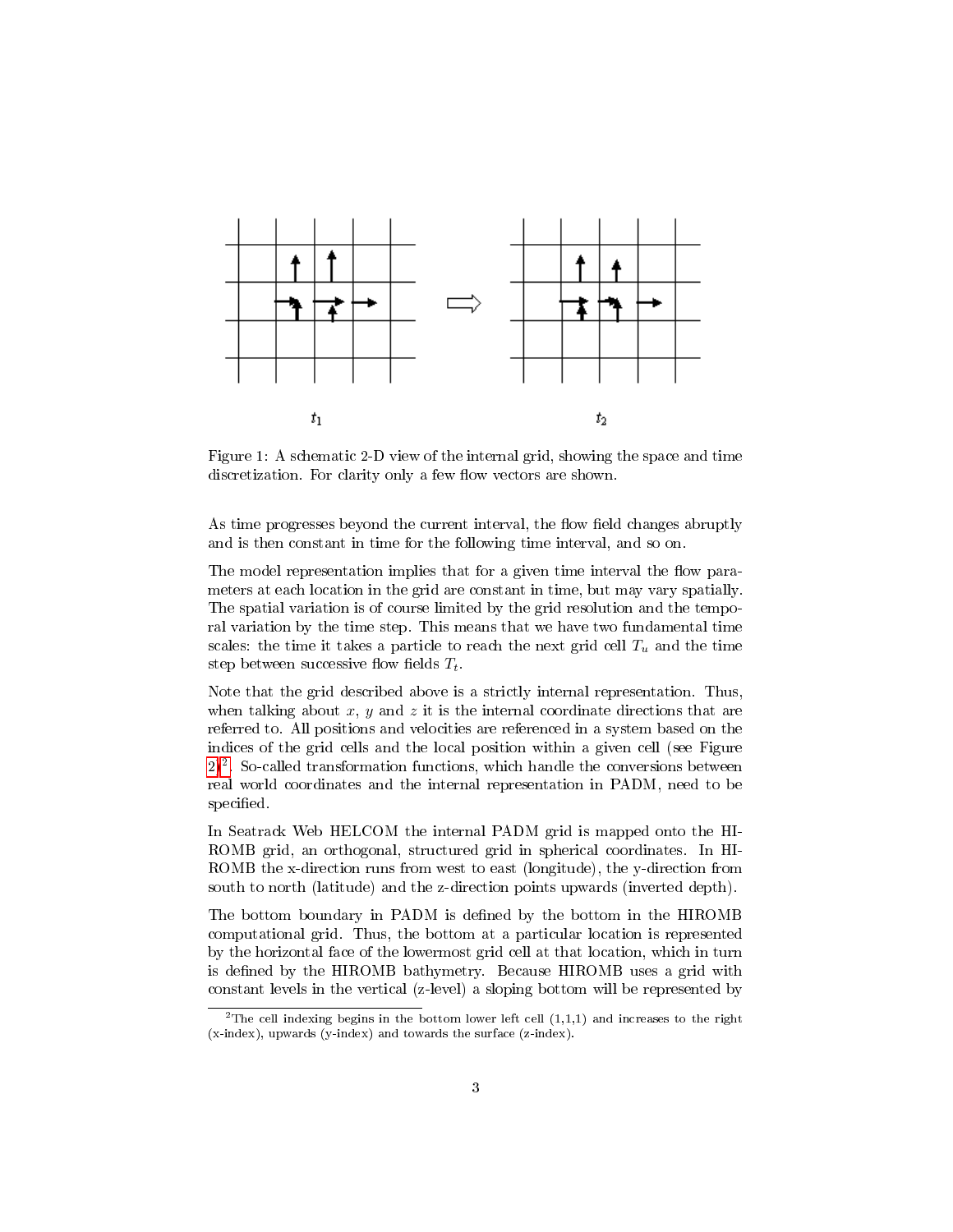

<span id="page-3-0"></span>Figure 2: A 2-D schematic showing how internal positions are defined in the grid. The point indicated is located in cell  $(i, j)$  and its local position within that cell is (0.62, 0.69), where the local origin is located in the corner node designated (i, j) and the extent of the cell is unity in all directions.

a stairway shape. Hence a particle reaching the bottom may interact with a horizontal or a vertical face of a grid cell (see Figure [3\)](#page-4-0).

The surface boundary is simply the upper face of the uppermost grid cells. Varying sea levels are not taken into account in the particle spreading calculations.

The lateral boundaries at the surface, i.e. the coastline, are not defined by the PADM grid. Instead, a coastline digitised from available charts is used. Thus the coastline is described in greater detail than that allowed by the horizontal resolution of the grid. The coastline consists of a large number of line segments. Each line segment actually constitutes the upper edge of a vertical face which stretches down to the bottom at the grid location where the coastline segment is located (see figure [4\)](#page-5-0).

Because PADM is not restricted to the resolution and boundaries set by the HIROMB grid, there may be grid cells which are considered dry in HIROMB but part of which are considered wet by PADM, i.e. if the coastline runs through a HIROMB cell which has been dened as dry. In these cells, HIROMB obviously cannot provide any current velocities or scalar properties such as salinity or temperature. To provide a better approximation of the advective current field in these cells a velocity directly proportional to the wind velocity is inserted into the forcing fields. Presently the constant of proportionality is  $0.01$ , i.e. 1 %, based on comparisons between the surface current in HIROMB and wind speeds. Scalar fields such as salinity and temperature are extrapolated from the nearest wet HIROMB cells.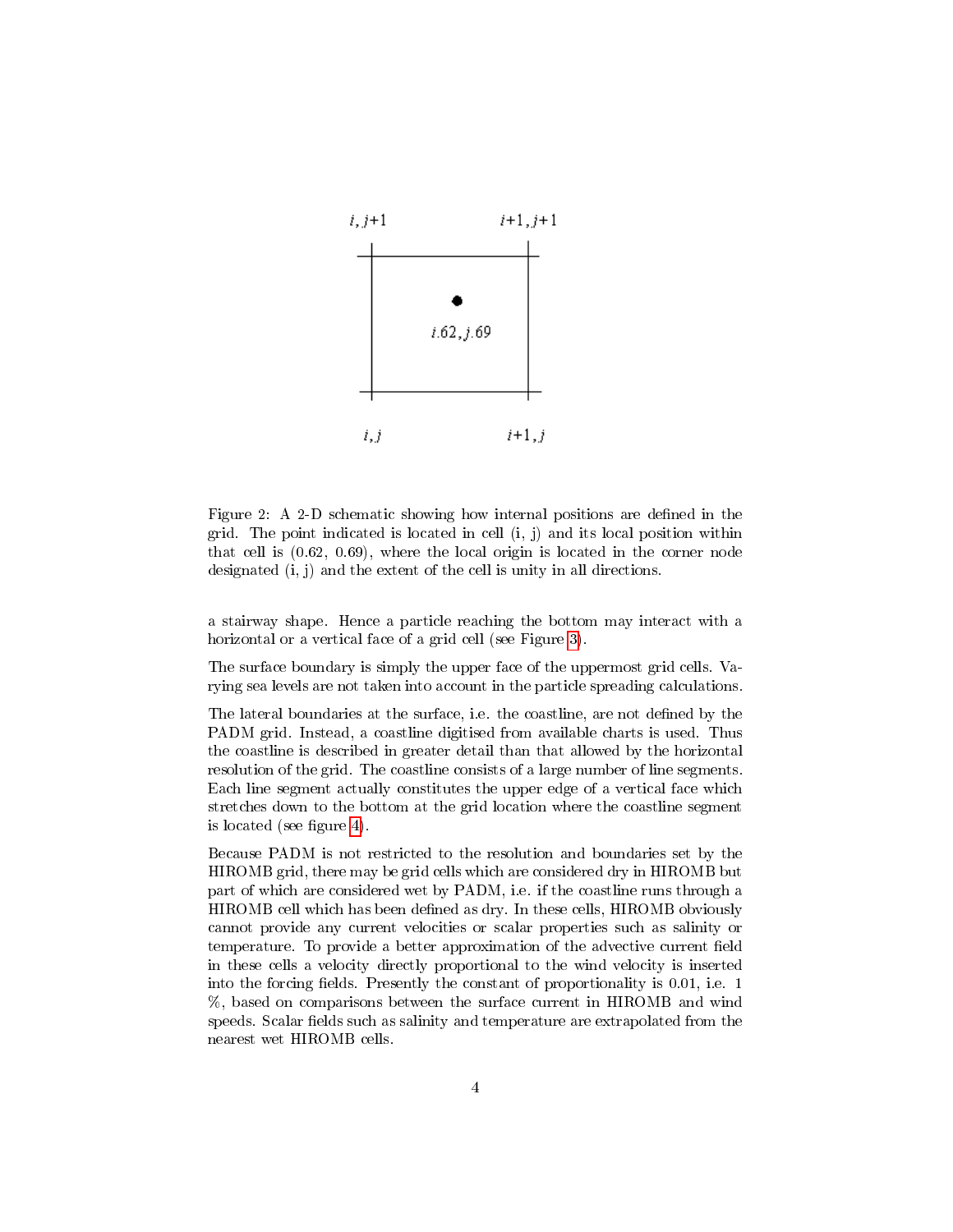

<span id="page-4-0"></span>Figure 3: A 2-D vertical section through the HIROMB grid showing the staircase approximation of the bottom (thick line).

# <span id="page-4-1"></span>3 The effect of ice

Ice is not explicitly modelled as a moving physical boundary in the current version of Seatrack Web. Furthermore, the model focuses on the effect of ice on oil already on the surface, and thus neglects transport or storage of oil under ice. Because a large relative velocity difference between the sea and the drifting ice is required to push oil reaching the ice edge down below the ice, this process is also neglected. Instead, simple parametrisations are used to simulate the effect of ice on the particles at the surface. The parametrisations have been determined from a compilation of the available literature on the effect of ice on oil spilled at sea [\[1,](#page-29-0) [2,](#page-29-1) [3,](#page-29-2) [5,](#page-29-3) [9,](#page-29-4) [8,](#page-29-5) [12,](#page-30-0) [18,](#page-30-1) [22,](#page-30-2) [24,](#page-30-3) [25,](#page-31-0) [27,](#page-31-1) [28,](#page-31-2) [29\]](#page-31-3). The parametrisations are based on the basic concept that ice will reduce the intensity of the wave field, thereby reducing the Stokes's drift and the dispersion, and reduce the available surface area, hence increasing the oil thickness and thus affecting the gravity-induced spreading and weathering of oil.

The presence of ice influences the hydrodynamic current field (see section  $4.1$ ), the surface Stokes's drift velocity (see section [4.2\)](#page-9-0), the horizontal gravity-induced spreading of oil (see section [4.3\)](#page-11-0), the dispersion of oil (see section [4.4\)](#page-16-0) and the weathering of oil (see section [5\)](#page-21-0). When the ice concentration exceeds a certain limit, the ice drift velocity will determine the particle velocity at the surface rather than the hydrodynamic current field. For the other three processes the ice enters as a correction coefficient which is a simple function of the ice concentration. The required inputs are hence the ice concentration and the ice drift velocity. In Seatrack Web HELCOM this input is generated by the ice model in HIROMB.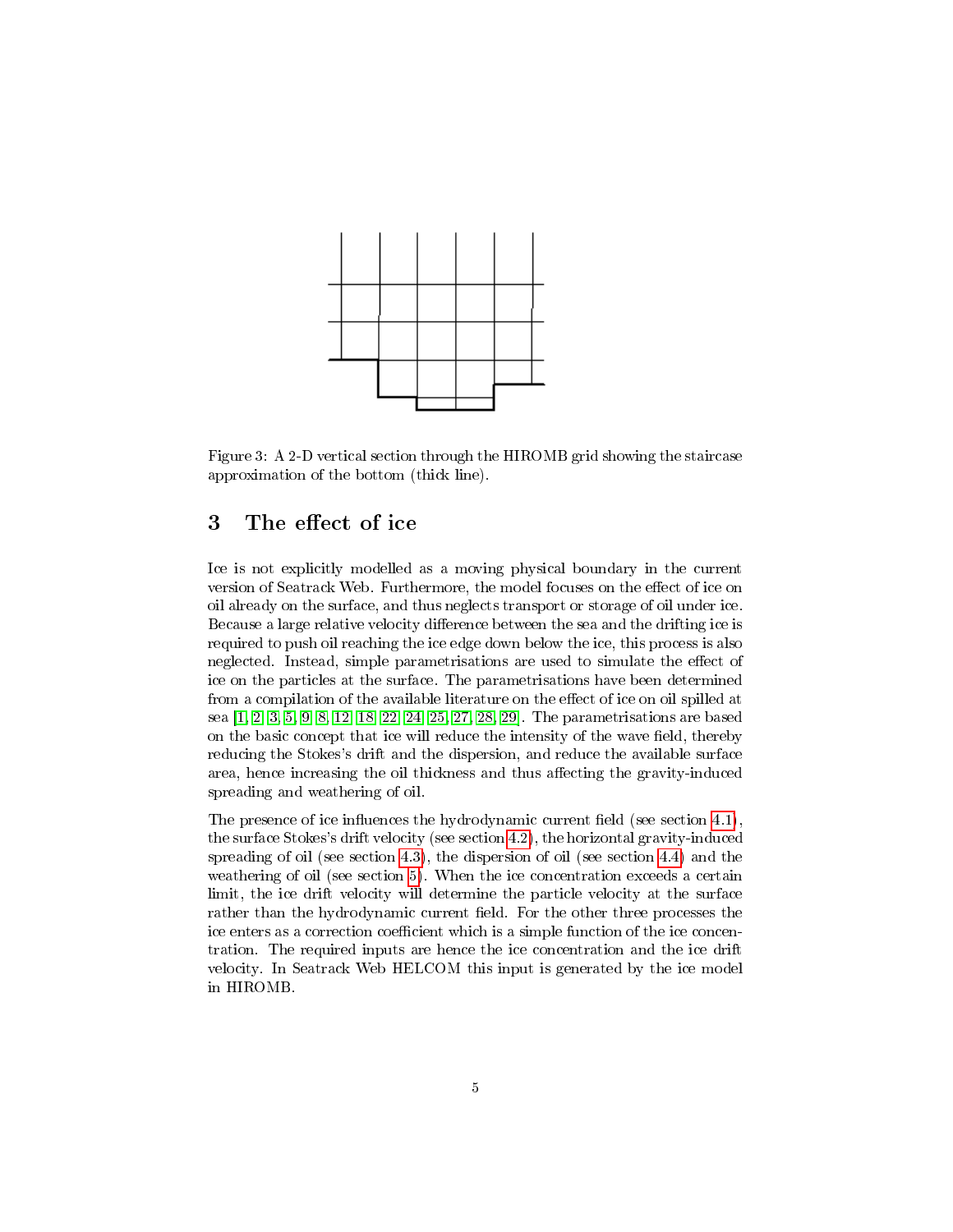

<span id="page-5-0"></span>Figure 4: A schematic showing how a detailed coastline consisting of three line segments intersects a grid cell (the shaded area is considered to be up on land). Note also how the line segments extend down into the water column all the way to the local bottom, forming vertical surfaces that are treated as bottom areas.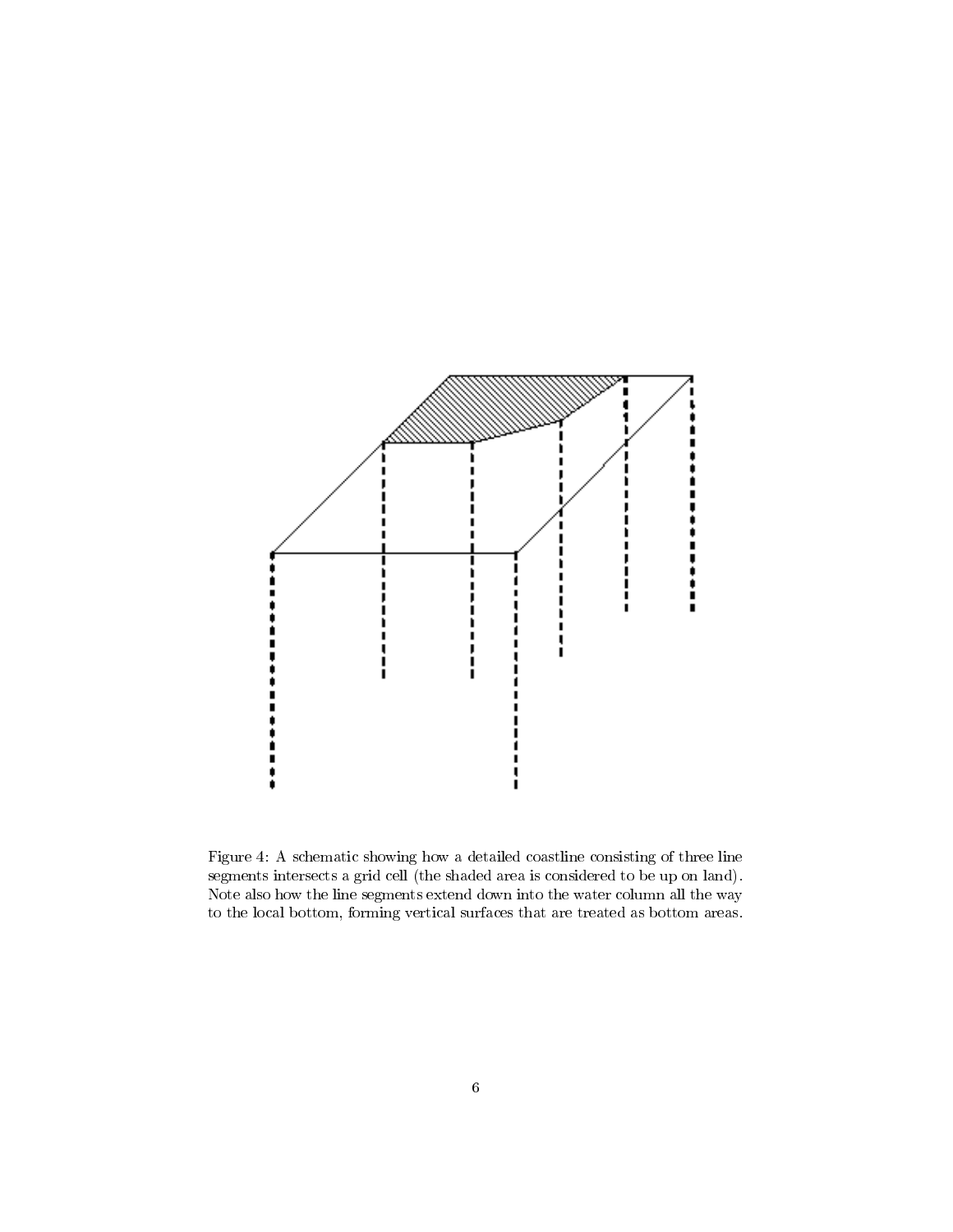# <span id="page-6-0"></span>4 Spreading

Spreading is here defined as the movement of particles from their point of origin. In PADM a number of different processes can generate velocities that cause spreading. The net velocity is calculated as the sum of these different velocities. The processes currently implemented are:

- the current (generated by the hydrodynamic model),
- unresolved wave-induced Stokes's drift,
- horizontal gravity-induced radial spreading of a surface oil slick,
- wave-induced dispersion from the surface into the water column,
- isotropic turbulent mixing in the water column, and
- $\bullet$  sinking or rising due to buoyancy differences.

In addition, the spreading is influenced by the interaction of particles with physical boundaries. Note that only the hydrodynamic current field includes the velocity gradient, whereas the remaining velocities are only given at a point, namely the position of the particle in question (see section [4.1\)](#page-7-0). More detailed descriptions of each process and how they are modelled in PADM are given below.

When running a simulation in PADM one must first specify the particles initial, or outlet, positions. For example, in the case of oil this can be the actual source of the oil spill or the location where an oil spill has been discovered. Various alternatives are available in Seatrack Web HELCOM:

- 1. all particles start at a single position,
- 2. all particles are evenly distributed along a line, or
- 3. all particles are evenly distributed over a triangular or quadrilateral area.

In addition, particles can be released:

- A. all at the same time (instantaneous discharge), or
- **B.** in sequence over a given period of time (continuous discharge of specified duration).

A combination of release alternatives 2 and B yields a situation where particles are released in sequence along a line. If the duration of the discharge is set to the time it takes for a vessel to move from the start point of the line to the end point, this mimics a continuous discharge from a moving vessel.

Finally, the initial position may be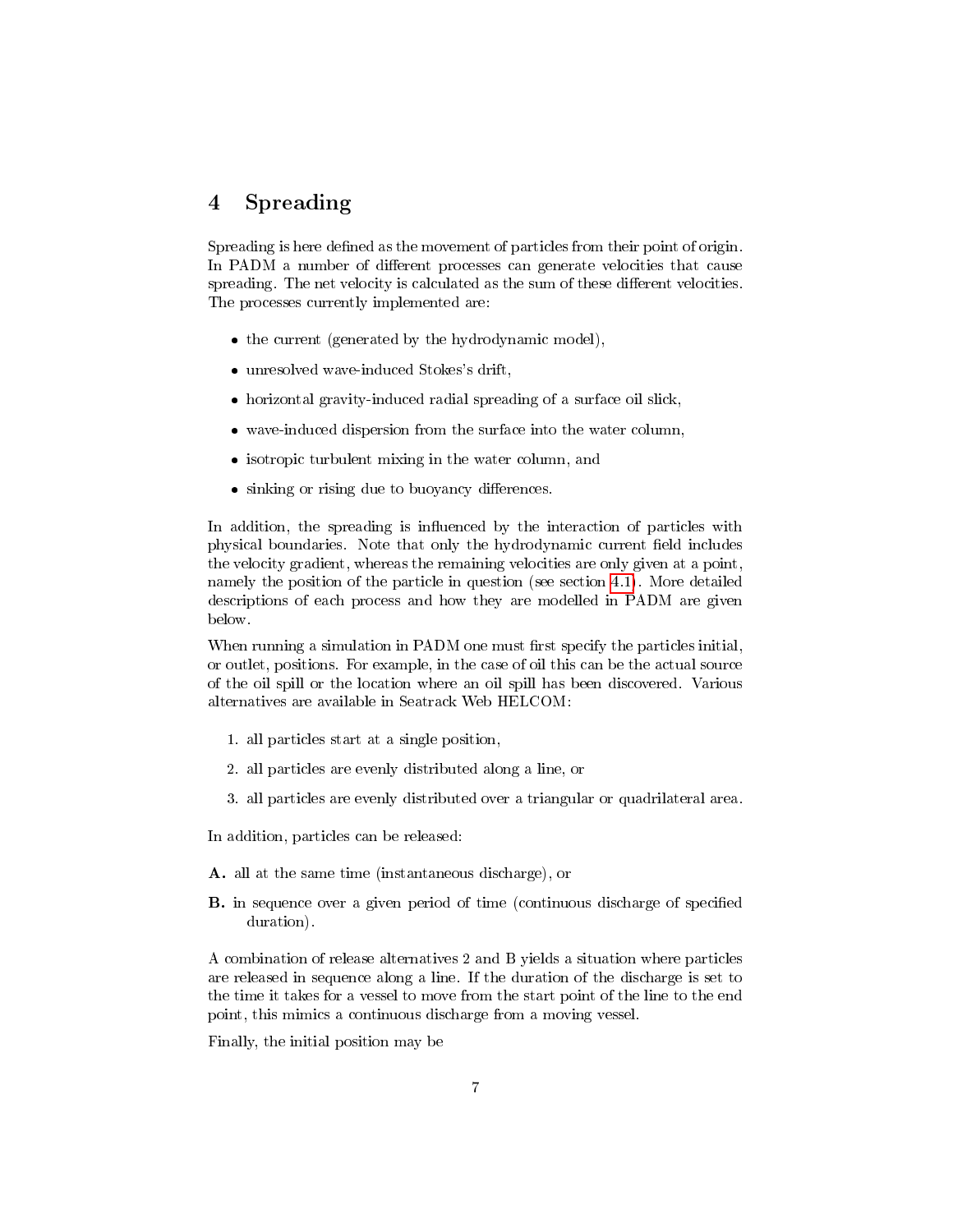- 1. on the surface (default situation), or
- 2. below the surface at a given depth (e.g. oil leak from a sunken vessel).

In the current version, particles whose initial positions are on land or under the bottom (if, e.g., the outlet area intersects with the coastline) are not included in the calculation.

It should also be noted that the current algorithm for distributing particles evenly over an outlet area is approximate and may in certain cases produce corners in the outlet area without particles or a smaller number of particles than requested by the user.

## <span id="page-7-0"></span>4.1 Advection algorithm

This section deals with the fundamental algorithm of a Lagrangian particle tracking model, namely the passive advection of particles in a flow field.

## 4.1.1 Assumptions

Firstly, the spreading algorithm assumes that the particles can be treated as in finitesimal, i.e. they have no extent, no inertia and do not interact. They simply follow the streamlines of the flow. However, the net velocity field that constitutes the input to the algorithm is the sum of the hydrodynamic current field and point velocities that may depend on particle properties such as diameter or interaction between particles (see list under section [4\)](#page-6-0).

Secondly, PADM deals primarily with submerged particles. This means that it is the hydrodynamic current field which moves the particles, in addition to the particle-specific point velocities. The current field, in turn, is a result of the combined effect of wind, tides and barotropic and baroclinic pressure gradients. However, for floating objects it is possible to add a particle velocity due to direct wind drag, expressed as a percentage of the forcing wind velocity. This would be appropriate if the object represented by the particles is buoyant and floats partially out of the water, e.g. a life raft.

#### 4.1.2 Theory

Passive advection in one dimension of a Lagrangian tracer is described by the equation

$$
\frac{d\boldsymbol{x}_P}{dt} = \boldsymbol{v}\left(\boldsymbol{x}_p\left(t\right)\right) \tag{1}
$$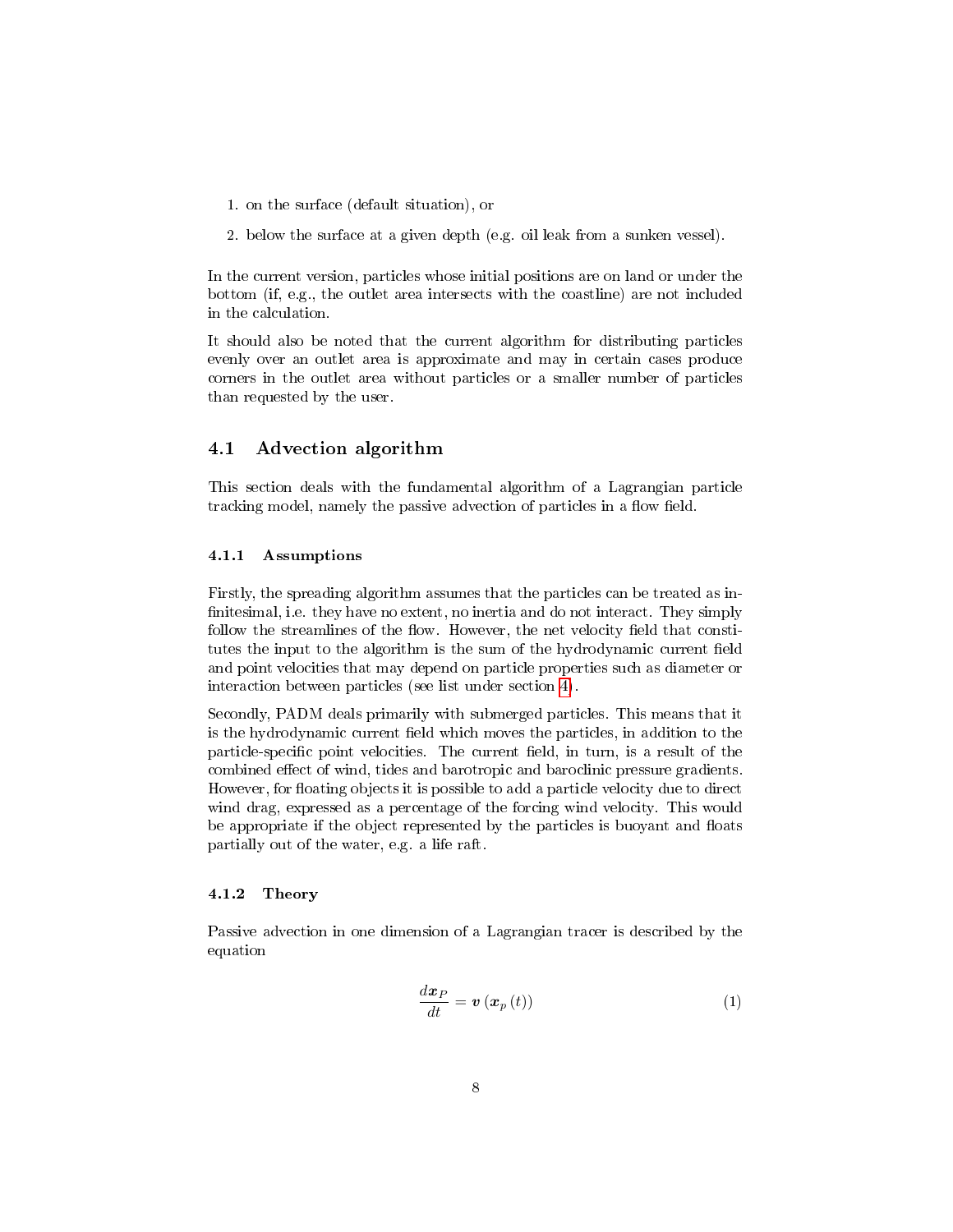Here,  $\mathbf{x}_P(t) = (x_P(t), y_P(t), z_P(t))$  is the particle position at time t and  $v(x_P(t))$  is the corresponding velocity vector determined by the flow field. For simplicity, we will henceforth only consider the x-component, i.e.

$$
\frac{dx_P}{dt} = u\left(\boldsymbol{x}_P\left(t\right)\right) \tag{2}
$$

If we consider a particle during a single time step and within a single grid cell then the assumptions presented in section [2.3](#page-1-0) regarding the time and space discretization imply that the flow component  $u$  can be described as a linear function of  $x_P$  only:

$$
u = u_0 + (x_P - x_0) \frac{du}{dx}
$$
 (3)

where  $u_0 = u(x_0)$ ,  $x_0 = x_P(t_0)$  and  $\frac{du}{dx}$  is constant<sup>[3](#page-8-0)</sup>. Thus,

$$
\frac{dx_P}{dt} = u_0 + (x_P - x_0) \frac{du}{dx} \tag{4}
$$

Integrating this equation with respect to t yields, after some mathematical manipulation,

$$
x_P\left(t\right) = \frac{u_0}{\frac{du}{dx}} \left(e^{\frac{du}{dx}\left(t-t_0\right)} - 1\right) + x_0 \tag{5}
$$

See, e.g., [\[26\]](#page-31-4) for a detailed derivation. Now, if  $\Delta x_P = x_P(t) - x_0$ ,  $\Delta t = t - t_0$ and  $\frac{du}{dx} = \frac{\Delta u}{\Delta x}$ , where  $\Delta x$  is the length of the grid cell in the x-direction and  $\Delta u = u_r - u_l$  is the velocity difference between the right and left faces, then

$$
\Delta x_P = \frac{u_0 \Delta x}{\Delta u} \left( e^{\frac{\Delta t \Delta u}{\Delta x}} - 1 \right) \tag{6}
$$

In case of zero velocity gradient  $(\Delta u = 0)$ , the trivial solution is

$$
\Delta x_P = u_0 \Delta t \tag{7}
$$

The equations for the change in particle position in the y- and z-direction are identical, with x replaced by y or z and u with v or w, respectively.

Within the restrictions of the underlying assumptions about the discretization of space and time the equations for the change in the particle position are exact. In other words, the equations describe the streamline along which a particle will move (i.e. the particle's trajectory) as long as  $\Delta t \leq \min(T_u, T_t)$ . Furthermore,

<span id="page-8-0"></span> $3$ Note that  $u_0$  is the sum of velocities calculated by the hydrodynamic model and the point velocities produced by different unresolved or particle dependant processes, whereas  $\frac{du}{dx}$  is only given by the hydrodynamic flow field.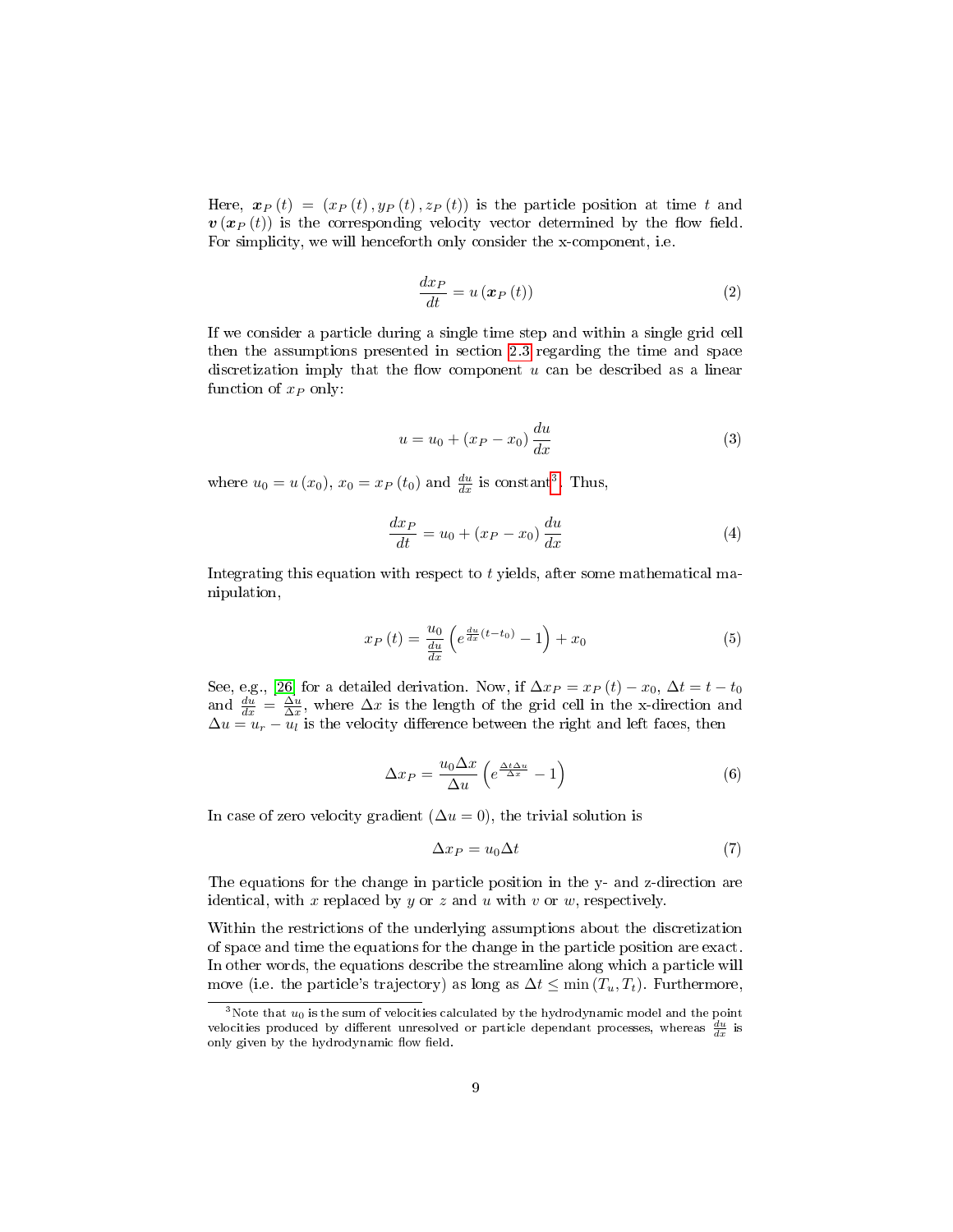we can solve the equations analytically for  $t$  and determine when the particle reaches a certain position, such as the face of a grid cell.

When the particle reaches the face of a grid cell and enters a new grid cell, the parameters in the equations change. The same is true when when the forcing flow field is updated.

#### 4.1.3 Implementation details

If the user has specified an extra wind factor and the particles represent a floating object, the specified fraction of the wind speed is simply added component-wise to the horizontal flow velocities affecting the particles.

For two-dimensional advection, i.e., when considering a floating object or an object that maintains a given depth, the vertical component of the particle velocity is set to zero.

In the case of ice, the hydrodynamic surface current field is modified. For high ice concentrations  $C_{ice}$  and for particles on the surface only, the hydrodynamic current velocity is set equal to the ice drift velocity  $v_{ice}$ , i.e. for the x-component of the surface velocity (and similarly for the y-component)

$$
u(z=0) = \begin{cases} u_{ice} & C_{ice} > 0.7\\ u(z=0) & C_{ice} \le 0.7 \end{cases}
$$
 (8)

## <span id="page-9-0"></span>4.2 Stokes's drift

To provide a realistic spreading it is necessary to account for the Stokes's drift. This is handled by calculating the Stokes's drift velocity for each particle in the oil drift model. This velocity is added to the horizontal surface current in the hydrodynamic forcing fields. In the present version of Seatrack Web the Stokes's drift speed  $(u_s, v_s)$  is calculated as a sum over N and M discrete frequencies  $f_i$ and directions  $\theta_j$ , respectively, according to

$$
\begin{cases}\n u_s = r_{ice} \sum_i^N \sum_j^M \Delta a_{i,j}^2 k_i \omega_i e^{2k_i z} \cos(\theta_j) \\
v_s = r_{ice} \sum_i^N \sum_j^M \Delta a_{i,j}^2 k_i \omega_i e^{2k_i z} \sin(\theta_j)\n\end{cases} \tag{9}
$$

Here,  $\omega_i = 2\pi f_i$  is the angular frequency,  $k_i$  the wave number and z the vertical coordinate (zero at the surface, positive upwards). The dispersion relation, assuming deep water, yields $k_i = \omega_i^2/g$  and the binned amplitude squared is given by

$$
\Delta a_{i,j}^2 = 2S(f_i, \theta_j) \Delta f_i \Delta \theta_j
$$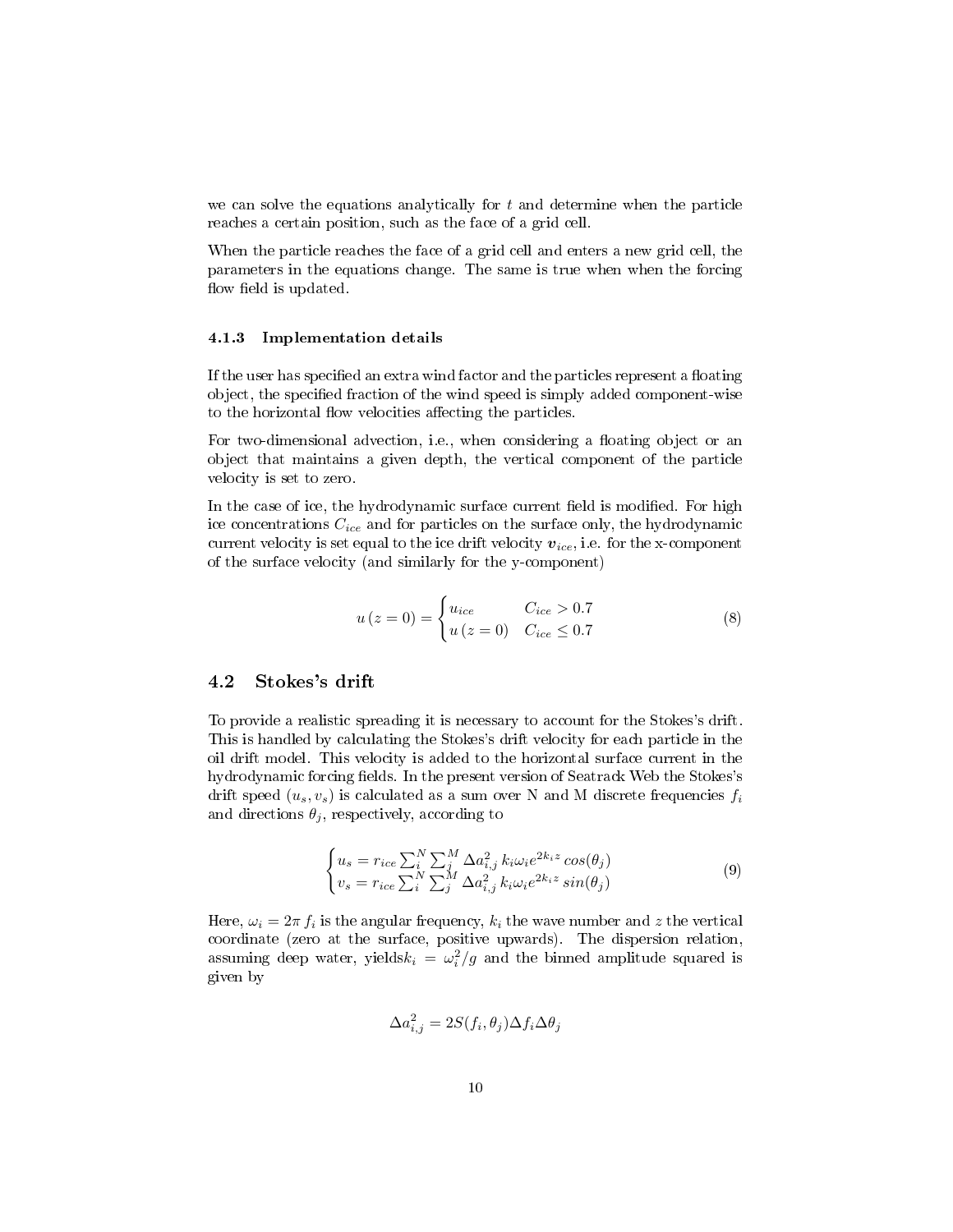$S(f, \theta)$  is the two-dimensional wave energy spectrum.  $\Delta f_i = \varepsilon f_i$ , where  $\varepsilon =$ 0.1 and  $f_{i+1} = f_i + \triangle f_i$ . The frequency  $f_i$  ranges from  $f_1 = 0.04$  to  $f_N =$  $(1+\varepsilon)^{N-1}f_1 \approx 5.17$  Hz with  $N = 52$  frequency bins. There are 25 angular bins, with  $\Delta \theta_j = 2\pi/25$ . The Stokes's drift velocity is modified by the presence of ice by multiplying with the factor  $r_{ice}$ , where

$$
r_{ice} = \begin{cases} 0 & C_{ice} > 0.7\\ 1 - \frac{C_{ice}}{0.7} & C_{ice} \le 0.7 \end{cases}
$$
(10)

The reason for this is that the presence of ice is expected to decrease the intensity of the wave field (see  $3$ ).

Currently Seatrack Web HELCOM does not import wave spectra from an operational wave forecast model. Instead, a parameterised spectrum is used, at present the Donelan-Banner spectrum ([\[10\]](#page-29-6)) for fetch-limited growth. The Donelan-Banner spectrum has the form

$$
S(f,\theta) = \frac{\alpha_d g^2}{(2\pi)^4 f^5} \frac{f}{f_p} \exp(-(\frac{f_p}{f})^4) \gamma_d^{\Gamma} H(f,\theta)
$$
 (11)

where

$$
\Gamma = exp(\frac{-(f-f_p)^2}{2\sigma_d^3 f_p^2})\tag{12}
$$

with

$$
\alpha_d = 0.006 \left(\frac{W}{c_p}\right)^{0.55} \text{ for } 0.83 < \frac{W}{c_p} < 5 \tag{13}
$$

$$
\gamma_d = \begin{cases} 1.7 & 0.83 < \frac{W}{c_p} < 1\\ 1.7 + 6.0\log_{10}(\frac{W}{c_p}) & 1 \le \frac{W}{c_p} < 5 \end{cases}
$$
(14)

$$
\sigma_d = 0.08 \left( 1 + \frac{4}{(\frac{W}{c_p})^3} \right) \text{ for } 0.83 < \frac{W}{c_p} < 5 \tag{15}
$$

Here,  $f_p$  is the peak frequency,  $c_p = g/(2\pi f_p)$  and W is the 10 meter height wind speed.

The directional spread is described by the term

$$
H\left(f,\theta\right) = \frac{1}{2}\beta \operatorname{sech}^2(\beta(\theta - \theta_w))\tag{16}
$$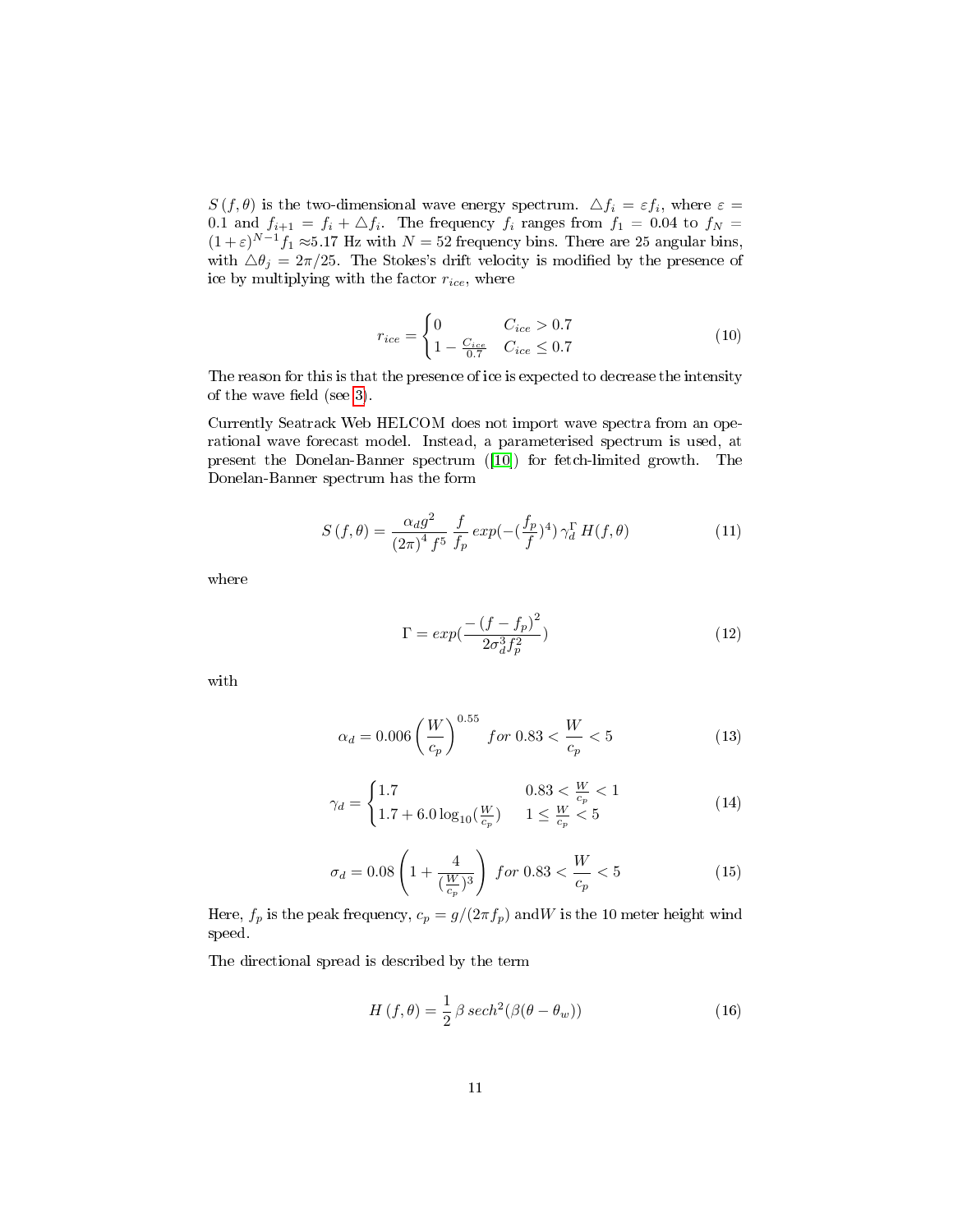where  $\theta_w$  is the wind-sea direction. Donelan et al. ([\[10\]](#page-29-6)) determined  $\beta$  by empirical fitting,

$$
\beta = \begin{cases} 2.61 \left( \frac{f}{f_p} \right)^{1.3} & 056 < \frac{f}{f_p} < 0.95\\ 2.28 \left( \frac{f}{f_p} \right)^{-1.3} & 0.95 \le \frac{f}{f_p} < 1.6 \end{cases}
$$
(17)

Banner ([\[4\]](#page-29-7)), based on experiments for  $f/f_p > 1.6$ , found

$$
\beta = exp_{10}\left(-0.4 + 0.8393 \exp(-0.567 \ln((\frac{f}{f_p})^2))\right) \text{ for } \frac{f}{f_p} \ge 1.6 \quad (18)
$$

Kahma and Calkoen ([\[15\]](#page-30-4)) found from a composite of several experiments with fetch limited growth that there is a general relation between the fetch  $F$  and the wave age  $c_p/W$  over deep water, which they determined as

$$
\frac{W}{c_p} = 13.7 \left(\frac{W^2}{gF}\right)^{0.27} \tag{19}
$$

which gives

$$
f_p = \frac{g}{2\pi W} \frac{W}{c_p} = \frac{13.7 \, g}{2\pi W} \left(\frac{W^2}{gF}\right)^{0.27} \tag{20}
$$

As a pragmatic approach for fully developed sea or very young sea (e.g., close to the shore), i.e. for conditions outside the validity range  $0.83 < \frac{W}{c_p} < 5$ ,  $\frac{W}{c_p}$  is set to the constant end point value of the range and the peak frequency for  $g = 9.81$  becomes

$$
f_p = \begin{cases} 1.30/W & , W^2 \le F/3300 & (\frac{W}{c_p} = 0.83) \\ 7.81/W & , W^2 \ge F/4.26 & (\frac{W}{c_p} = 5) \end{cases}
$$
(21)

The fetch F in Seatrack Web is calculated as the distance from the nearest shoreline to the current computational cell for a fixed number of different directions. Presently eight directions evenly distributed around the compass are used. The fetch is limited to a minimum value equal to the horizontal resolution and a maximum value of 270 nautical miles. The maximum value is equivalent to the required fetch to reach fully developed sea at a wind speed of  $12 \text{ m/s}$ .

## <span id="page-11-0"></span>4.3 Horizontal surface spreading

We differentiate between turbulent mixing in the water column and horizontal spreading near the surface. This division is particularly useful for oil, which in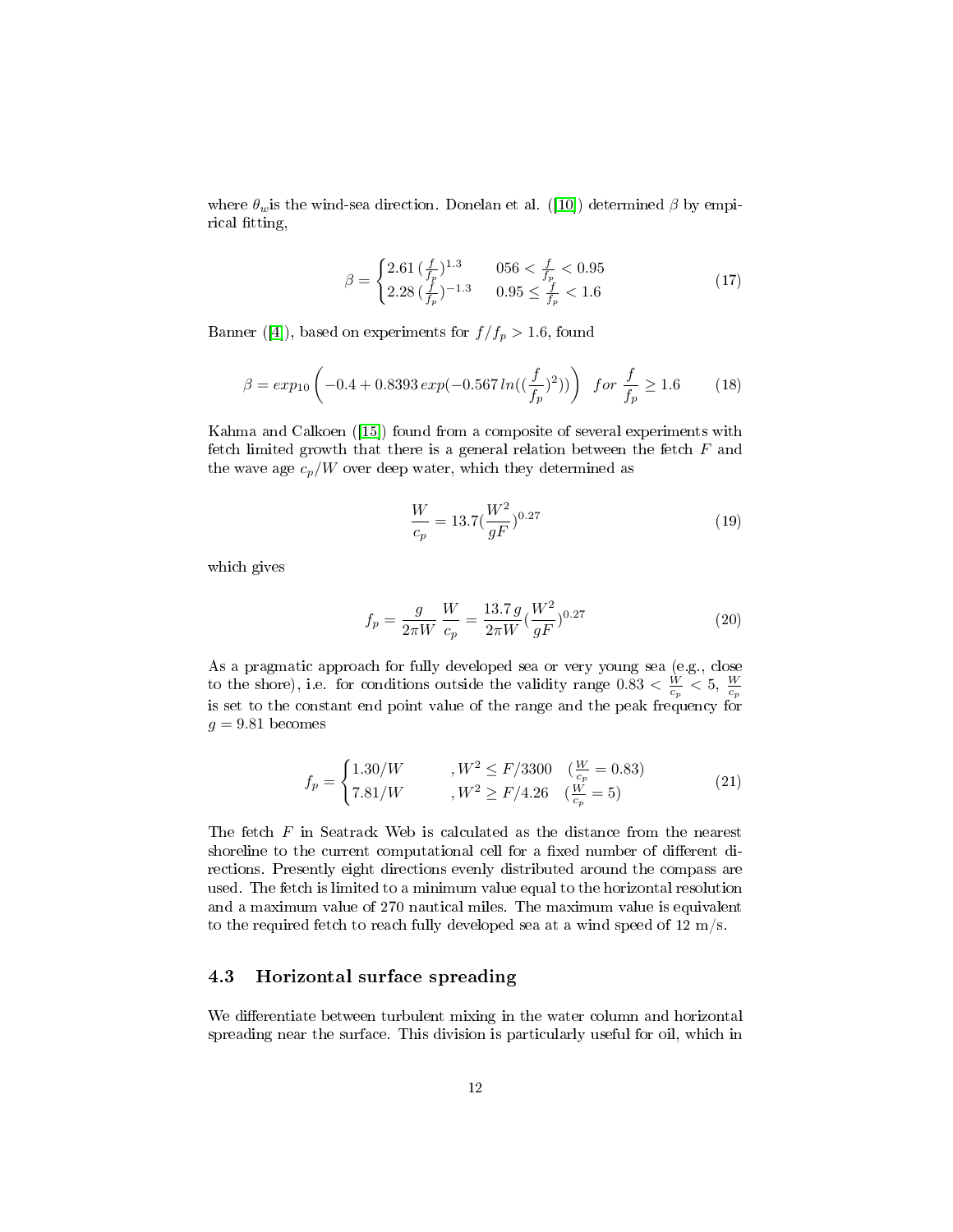general behaves as an integrated slick on the surface but as individual droplets in the water column. Horizontal spreading is the result of horizontal current shears (at various spatial and temporal scales) and, in the case of oil, self-induced spreading in a balance between viscous and gravitational forces.

Currently, only two sub-grid scale horizontal spreading processes are implemented. These are the horizontal components of small-scale isotropic turbulence (see section [4.5](#page-17-0) Mixing) and the gravity-induced radial spreading of an oil spill. The latter is primarily relevant during the early phase of an oil spill discharge.

Other sub-grid scale processes can of course be postulated. Variations on small temporal and spatial scales in both the current and wind field, e.g., eddies, Langmuir circulation, gusts, and so forth, which are not well represented in the forecasting models, will serve to spread a substance in water. Further development of Seatrack Web will attempt to include the effects of these processes. Note that one important spreading mechanism, the combined effect of vertical dispersion and vertical current shear, is included through the use of three-dimensional currents fields.

In the present version the gravity-induced horizontal spreading of oil is based on Fay's formula for the gravity-viscous spreading phase [\[17\]](#page-30-5):

$$
A_{oil} (t) = 2.1\pi \left(\frac{V^2 g_{oil}'}{\sqrt{\mu/\rho}}\right)^{1/3} \sqrt{t}
$$
 (22)

Here,  $A_{oil}(t)$  is the time-varying area of the oil slick, V is the spilled volume of oil,  $\mu$  is the viscosity of water,  $\rho$  is the density of water and

$$
g'_{oil} = g \frac{\rho - \rho_{oil}}{\rho}
$$

is the buoyancy acceleration of oil with density  $\rho_{oil}$ . Adding a correction factor for for the oil viscosity  $\mu_{oil}$  as well as the presence of ice yields the following modified formula [\[8\]](#page-29-5):

$$
A_{oil}(t) = \left(\frac{\mu_{oil}}{\mu}\right)^{-0.15} (1 - C_{ice}) 2.1\pi \left(\frac{V^2 g'_{oil}}{\sqrt{\mu/\rho}}\right)^{1/3} \sqrt{t}
$$
 (23)

Since  $-\frac{1}{2} \times \frac{1}{3} \approx -0.15$ , this is approximately equivalent to

<span id="page-12-0"></span>
$$
A_{oil}(t) = (1 - C_{ice}) 2.1\pi \left(\frac{V^2 g'_{oil}}{\sqrt{\mu_{oil}/\rho}}\right)^{1/3} \sqrt{t}
$$
 (24)

In short, we replace the water viscosity by the viscosity of the oil [\[24\]](#page-30-3).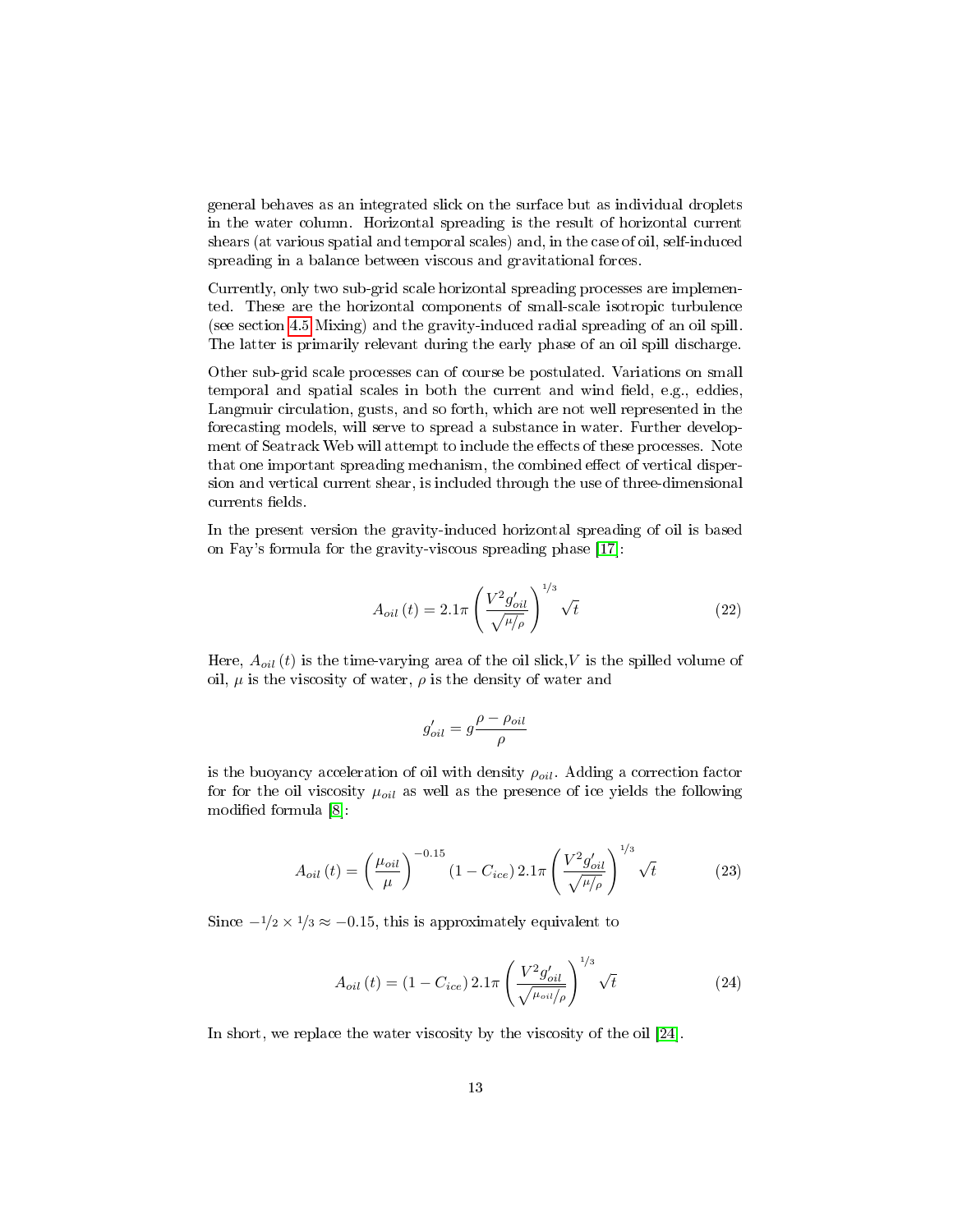In order to use equation [24](#page-12-0) - which describes the evolution of a global property of an oil slick - to describe the spreading of individual particles that represent the oil slick, we first rewrite [24](#page-12-0) in terms of the change in the oil slick's thickness h, using  $V = h A_{oil}$ :

<span id="page-13-1"></span>
$$
\Delta h = h \Delta t \frac{1}{V} \frac{dV}{dt} - \Delta t \left( \frac{k_h^2 h^3}{2V^{2/3}} \right)
$$
\n(25)

where

$$
k_h = (1 - C_{ice}) 2.1\pi \left(\frac{g'_{oil}}{\sqrt{\nu_{oil}\rho_{oil}}}\right)^{1/3}
$$
 (26)

This means that the slick thickness changes as a result of two processes: changes in the volume and gravitational spreading. The change in volume is both due to more oil being spilled and reduction in the volume due to weathering and can thus be written

<span id="page-13-0"></span>
$$
\frac{dV}{dt} = \frac{dV_s}{dt} + \frac{dV_w}{dt} \tag{27}
$$

where subscript s signifies increased spill volume and subscript  $w$  signifies weathering. Now, inserting [27](#page-13-0) into [25](#page-13-1) yields

$$
\Delta h = h \Delta t \frac{1}{V} \frac{dV_s}{dt} - \Delta t \left( \frac{k_h^2 h^3}{2V^{2/3}} \right) + h \Delta t \frac{1}{V} \frac{dV_w}{dt}
$$
\n(28)

Here, the first two terms on the right hand side represent changes in the global properties of the slick or particle cloud  $(\Delta h_{cloud})$ , whereas the third term represents weathering which is something that occurs for each particle individually  $(\Delta h_{part})$ . The change in volume due to weathering thus includes a summation over all particles. Finally, we can write the equation for the new oil slick thickness  $h_{new}$  after one time step  $\Delta t$ :

<span id="page-13-2"></span>
$$
h_{new} = h + \Delta h = h + \Delta h_{cloud} + \Delta h_{part}
$$
\n(29)

Equation [29](#page-13-2) is used for each particle individually. Hence, the change in the oil thickness of each particle is determined both from the global change in volume, the global gravitational spreading and the change in each particle's volume due to weathering. Note that only particles on the surface are considered. The oil thickness has a lower bound set by the terminal thickness  $h_T$ . This is determined from the empirical formula (see [\[24\]](#page-30-3))

$$
h_T = 10^{-6} \times \frac{\mu_{oil}}{125}
$$
 (30)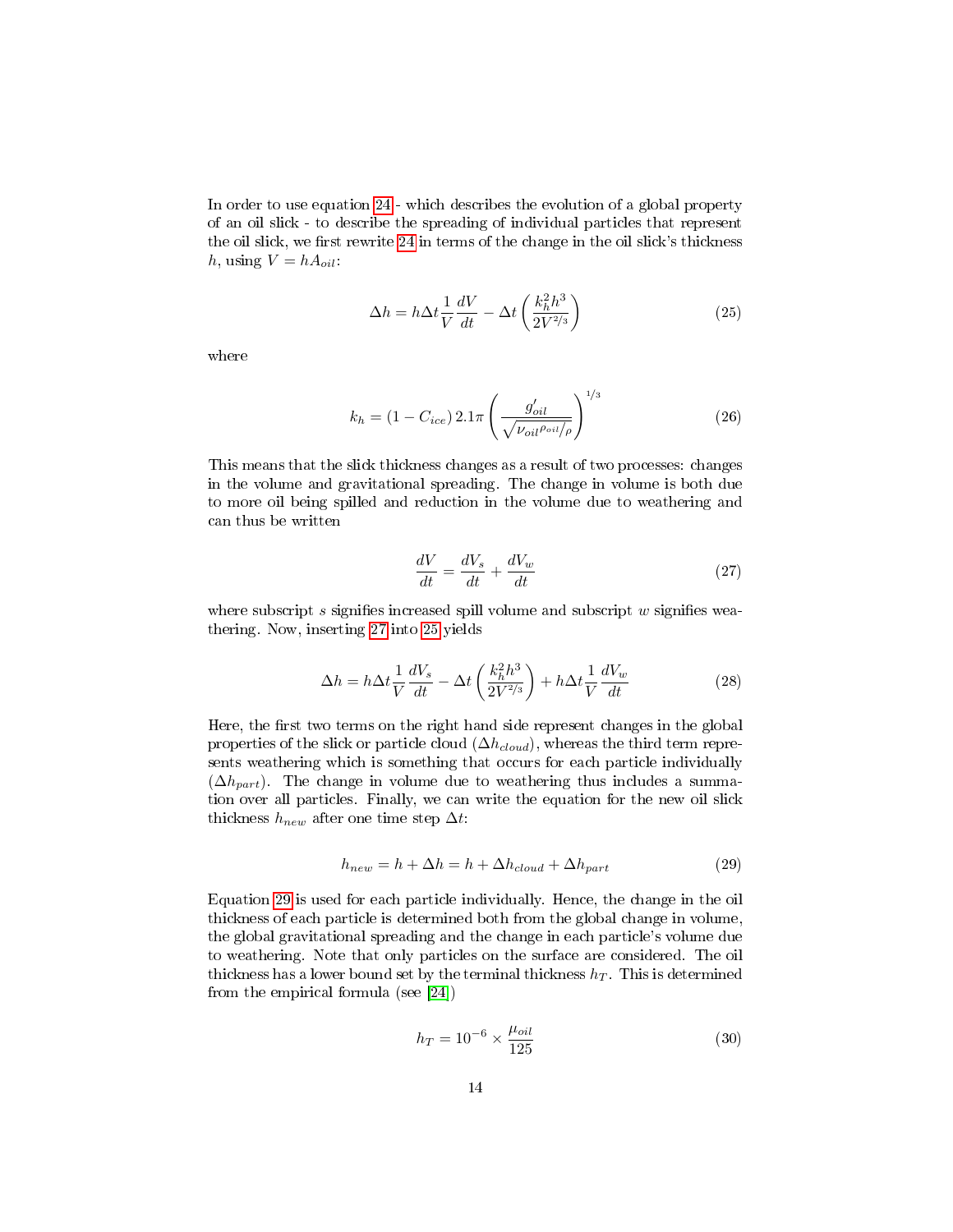In Seatrack Web,  $h_T$  is limited to a maximum value of 0.1 m. For particles that have been submerged a very simple model is used to determine the oil thickness at the surface; the thickness for these particles is set to the terminal thickness. Note that when calculating the global properties only particles who have not reached their terminal thickness are included.

The initial value of the thickness  $h_0$  is determined as follows. For an instantaneous release, the initial thickness is set to the value at the transition between Fay's gravity-inertial phase and gravity-viscous phase, i.e. we are assuming the time until this transition to be short. Equating Fay's spreading formulae for the two phases at the time of transition and using  $V = h A_{oil}$  yields

$$
h_0 = \frac{V^{1/6}}{B_h} \tag{31}
$$

where

$$
B_h = 3.4\pi \left(\frac{g'_{oil}}{(\mu_{oil}/\rho)^2}\right)^{1/6}
$$
 (32)

For a continuous release, the initial thickness is chosen such that there is a balance between the increase due to the continuous spill and decrease due to spreading, that is

$$
\Delta h = 0 \Rightarrow h_0 = \left(\frac{2\frac{dV_s}{dt}}{C_h^2 V^{1/3}}\right)^{1/2} \tag{33}
$$

where

$$
C_h = 2.1\pi \left(\frac{g'_{oil}}{\sqrt{\mu_{oil/\rho}}}\right)^{1/3} \tag{34}
$$

Finally, to calculate the horizontal spreading of the particles representing the slick, we model each oil particle as a disc. Each particle disc has a time-varying thickness calculated according to equation [29.](#page-13-2) Using the volume of each particle we can then calculate the area and radius of each individual disc. Neglecting the fact that a cloud of non-overlapping discs will leave small gaps that are not covered, we assume that this cloud represents the extents of the oil slick if the discs are packed as closely as possible without overlapping. The purpose of the algorithm is thus to separate overlapping discs to accurately represent the extents of the slick. As the thickness of the discs decreases with time, the radii of the discs will increase (for the sake of argument neglecting volume changes due to weathering), they will be pushed apart and the slick area will increase. The algorithm is schematically depicted in Figure [5.](#page-15-0)

The algorithm can be summarised as follows: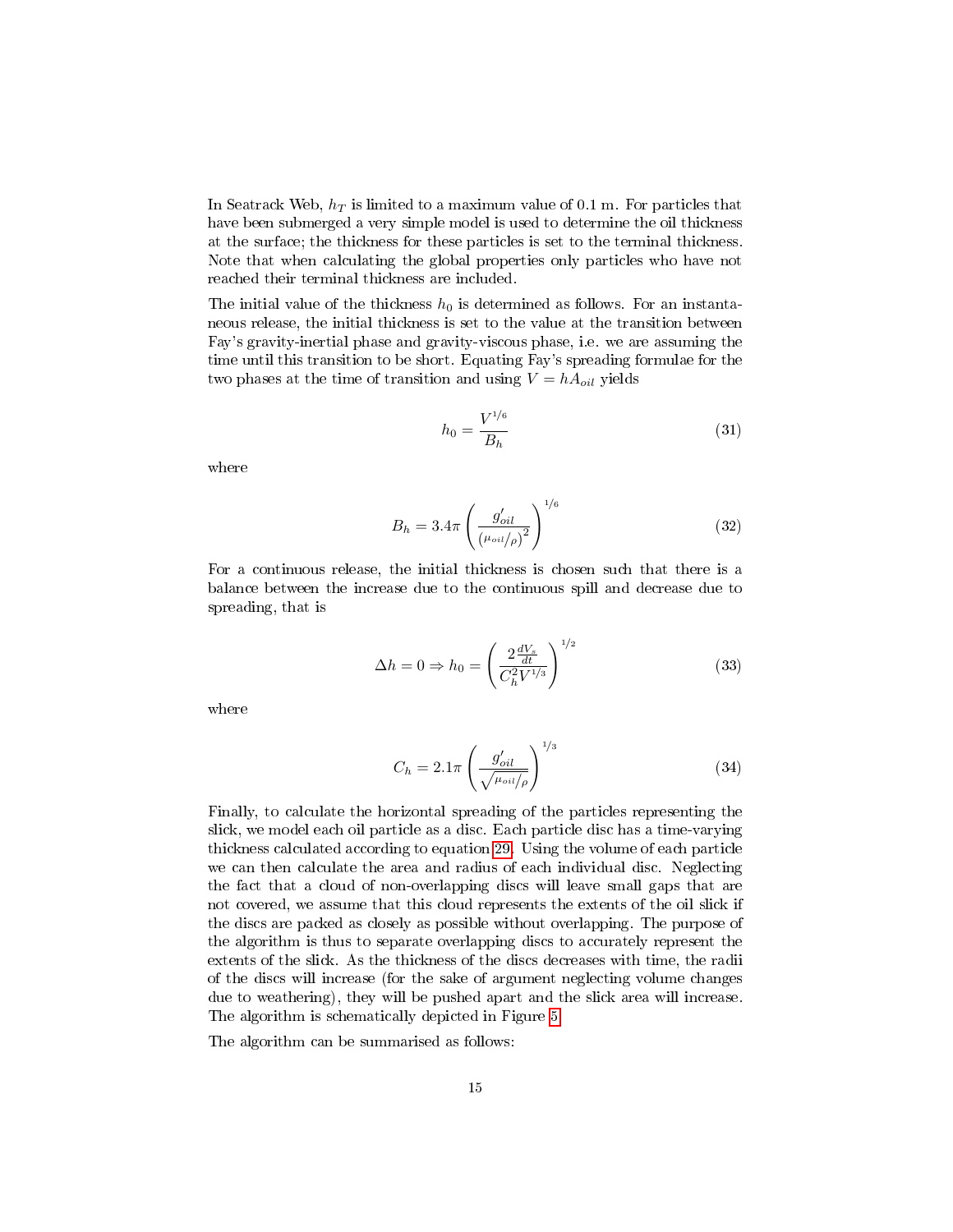

<span id="page-15-0"></span>Figure 5: A schematic of the algorithm for calculating gravity-viscous spreading of an oil slick represented as a cloud of discs. The overlap is labelled l.

1. The radius of each disc  $i$  is calculated as

$$
r_i = \sqrt{\frac{V_i}{\pi h_i}}
$$

2. For each disc  $i$  the distances between the centre of that disc and the centres of each of the remaining discs  $\boldsymbol{d_{c,j}}$  are calculated and the overlap  $l_{ij}$  in each case is determined as

$$
l_{ij} = r_i + r_j - d_{c,j}
$$

3. The displacement of disc  $i$  in the horizontal due to overlapping with disc j (i.e. only when  $l_{ij} > 0$ ) is then set to

$$
\Delta x_{ij} = -0.5 \frac{(x_{c,j} - x_{c,i})}{d_{c,j}} l_{ij}
$$

$$
\Delta y_{ij} = -0.5 \frac{(y_{c,j} - y_{c,i})}{d_{c,j}} l_{ij}
$$

where  $(x_{c,i}, y_{c,i})$  is the position of the centre of disc *i*. This ensures that the displacements are in opposite directions along the axis between the centres of the discs and of the appropriate magnitude (see figure  $5$ ). If two discs are located right on top of each other, i.e.  $d_{c,j} = 0$ , then the direction of their displacements are set to random values.

4. The displacements for each disc relative all other discs are added together to produce the final displacement

$$
(\Delta x_i, \Delta y_i) = \left(\sum \Delta x_{ij}, \sum \Delta y_{ij}\right) \tag{35}
$$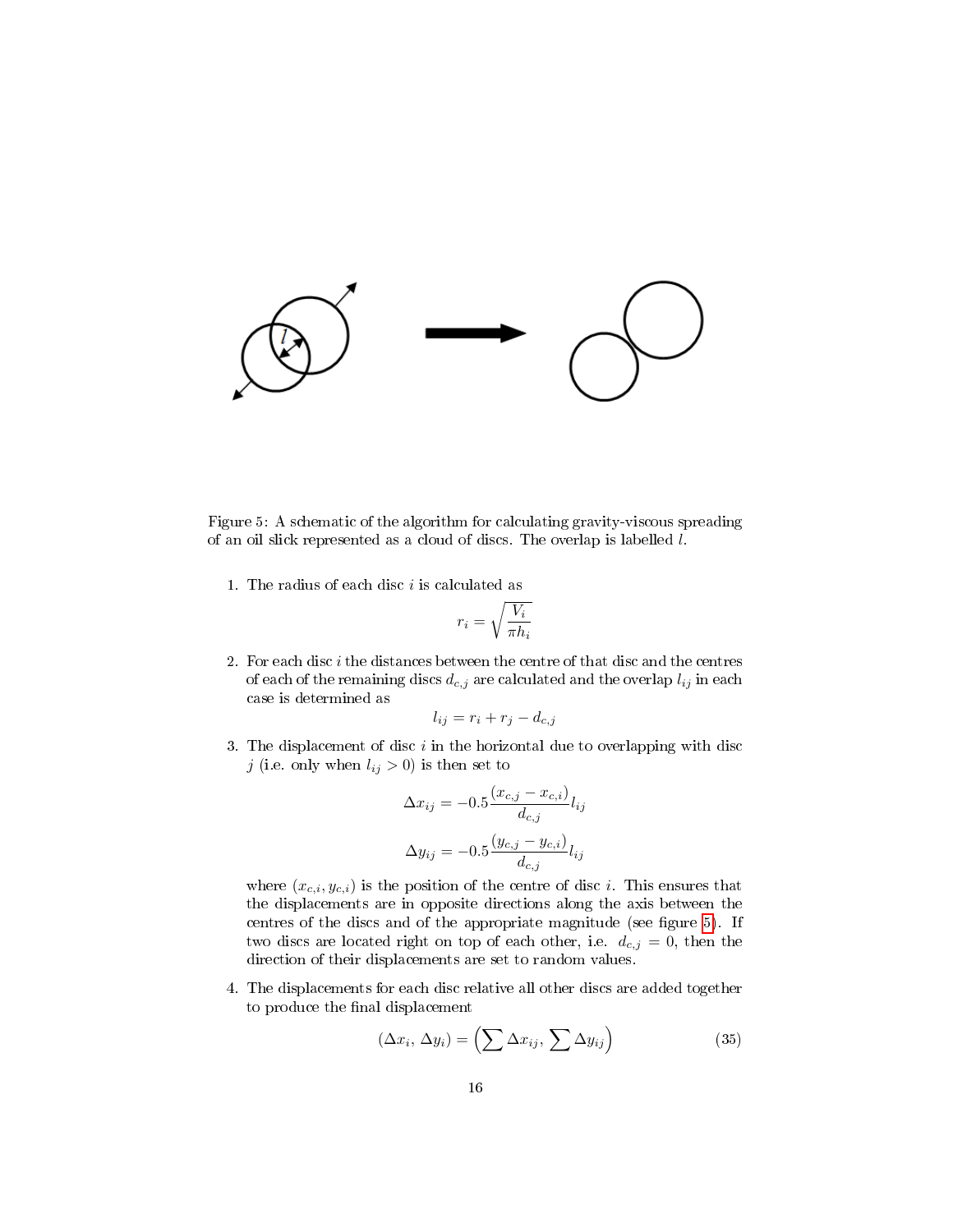with a magnitude given by

$$
\Delta_i = \sqrt{\left(\Delta x_i\right)^2 + \left(\Delta y_i\right)^2}
$$

This iterative spreading process is sensitive to the time step in relation to the size of the displacements. To ensure a smooth realistic spreading, the displacement magnitude for each disc is limited by a maximum displacement given by

$$
\Delta_{i,\text{max}} = \min(r_i, 0.5 \times \min(l_{ij}))
$$

If the displacement  $\Delta_i$  is greater than  $\Delta_{i,\text{max}}$  then

$$
\Delta x_i = \Delta x_i \frac{\Delta_{i,\max}}{\Delta_i}
$$

and likewise for  $\Delta y_i$ .

## <span id="page-16-0"></span>4.4 Dispersion

Dispersion is defined as the process of spreading particles from the surface down into the water column. For dissolved substances this is simply modelled as turbulent mixing (see section [4.5](#page-17-0) Mixing), but for oil a different approach is used.

Oil often forms cohesive slicks on the sea surface. Ordinary turbulent mixing generated by wind shear is unlikely to break up these slicks and disperse the resulting immiscible droplets into the water column. Instead, we assume that the mechanism of dispersion is the breaking of surface waves over the oil slick, breaking apart the slick and pushing down oil droplets to a depth dependent on the wave energy (see [\[7,](#page-29-8) [20\]](#page-30-6)).

First, a number of droplet size classes are constructed, spanning a reasonable range (default is 20 classes ranging from  $10^{-5}$  to  $2 \times 10^{-3}$ m in diameter). Next the dissipation breaking wave energy  $E_b$  is calculated from the breaking wave height  $H_b$  according to

$$
E_b = 0.0034 \rho g H_b^2 \tag{36}
$$

The fraction of surface covered by breaking waves per unit time is estimated as

$$
F_b = 3 \times 10^{-6} W^{3.5} \tag{37}
$$

where W is the wind speed. We use the simple estimate  $H_b = 1.5H_s$  to determine the breaking wave height from the signicant wave height. The mass of oil to be dispersed for each size class  $Q_d$  is then calculated according to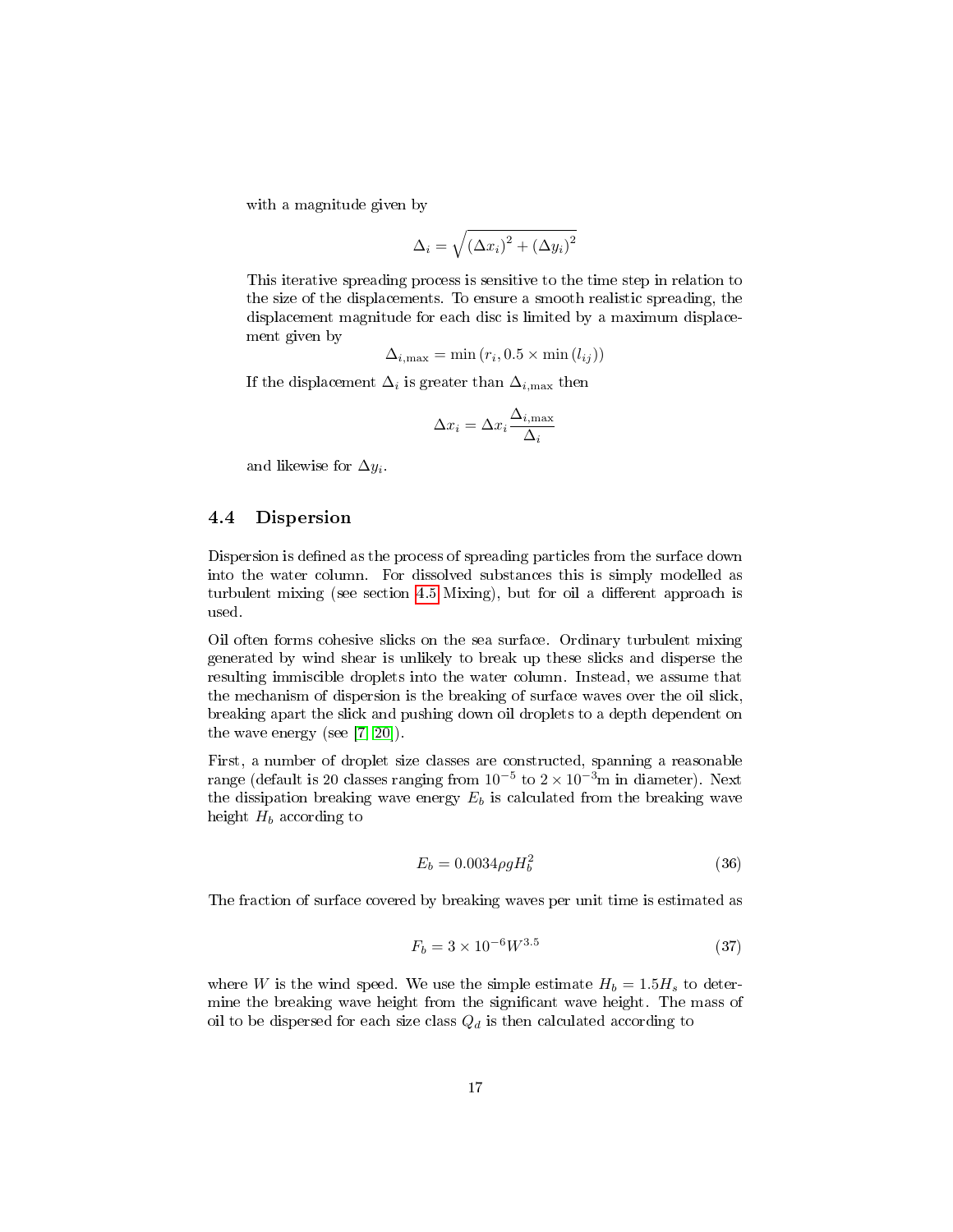$$
Q_d = r_{ice} \Delta t c_{\nu} E_b^{0.57} F_b \overline{d}^{0.7} \Delta dA_{oil}
$$
\n(38)

Here,  $r_{ice}$  is a correction factor to take into account the presence of ice,  $c_{\nu}$  =  $4450\nu_{oil}^{-0.4}$  is an empirical coefficient dependent on the oil viscosity in centistokes (cSt),  $\overline{d}$  is the mean diameter for the current size class,  $\Delta d$  is the diameter interval of the size class and  $A_{oil}$  is the surface area of the oil slick. The ice correction factor is given by

<span id="page-17-1"></span>
$$
r_{ice} = \begin{cases} 0 & C_{ice} \ge 0.8\\ \frac{(0.8 - C_{ice})}{0.5} & 0.3 \le C_{ice} < 0.8\\ 1 & C_{ice} < 0.3 \end{cases}
$$
(39)

This means there is no dispersion for high ice concentrations, since it is assumed that the wave field is strongly damped by the ice.

Summing  $Q_d$  over all size classes we get a total mass to disperse. To determine which particles are to be dispersed, we randomly pick particles from all of those present on the surface and add up their resulting mass until we have reached the total mass to disperse. Each particle is assigned a diameter from the size class distribution based on the distribution of  $Q_d$ , beginning from the lower end of the distribution. Care is taken to ensure that the entire distribution is covered. Finally, each particle is assigned a depth to which it will be dispersed determined as a random value between zero and the intrusion depth  $D_i = 1.5H_b$ .

The dispersion is implemented by assigning each dispersed particle a large negative vertical velocity and continuing to calculate the particle's movement until the dispersion depth has been reached, after which the particle is assumed to represent a cloud of dispersed oil droplets of given diameter.

## <span id="page-17-0"></span>4.5 Mixing

This process is the result of small-scale isotropic turbulence in the fluid. The turbulence is usually modelled as a turbulent viscosity in hydrodynamic models, which must be interpreted in terms of turbulent contributions to the particle velocity. Turbulence is characterised by randomness and is an important factor in the vertical, though almost negligible on the larger, horizontal scales.

To calculate the turbulent velocities we use a Markov chain model (see [\[19\]](#page-30-7)). From the turbulent kinetic energy k and its dissipation rate  $\varepsilon$  we can determine the turbulent eddies velocity scale and time scale,  $U'$  and  $T'$ . The Markov chain ensures that there is a memory, i.e. for short time steps the previously calculated turbulent velocity contributions exert a strong influence on the present values, whereas for long time steps there is no autocorrelation between successive instances of time.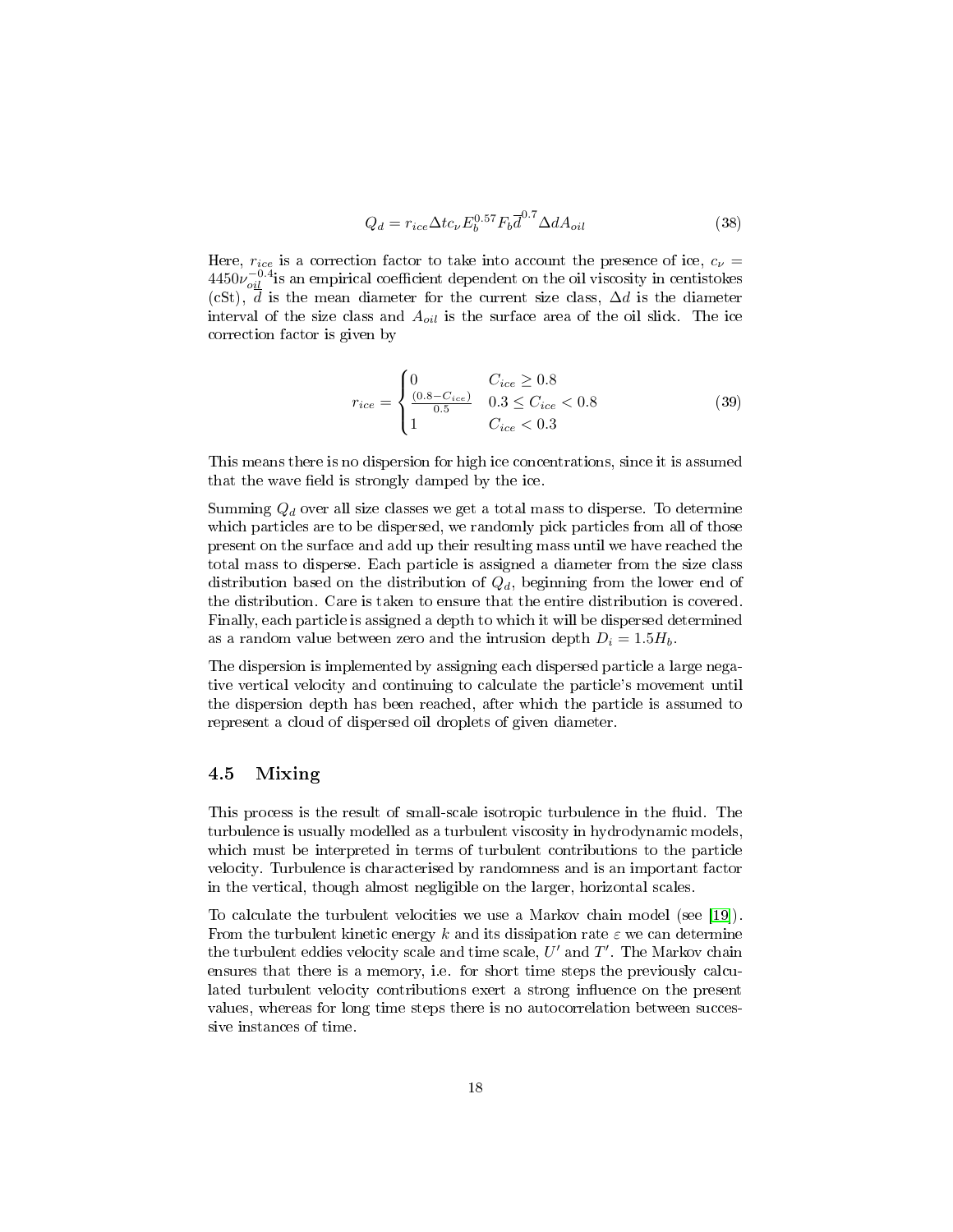In addition the model includes a third term to take into account the effect of a gradient in the turbulent intensity. This is to avoid the unphysical trapping of particles in areas of low turbulence.

The algorithm assumes that the time step is greater than the Taylor microscale (related to the smallest eddies where molecular processes become important) and smaller than the integral time scale of the turbulent motions. Violation of this condition will not cause the algorithm to fail, but the resulting dispersion will be too low if the time step exceeds the integral time scale. Common values for the integral time scale in a marine surface boundary layer are in the range  $10$  to  $10^3$  seconds.

The turbulent velocity contribution  $u'$  in a particular direction is calculated according to

$$
u'(t) = Au'(t - \Delta t) + BPU' + C \tag{40}
$$

Here,

$$
A = e^{\frac{-\Delta t}{T'}} \tag{41}
$$

$$
B = \sqrt{1 - A^2} \tag{42}
$$

$$
C = 0.3T'(1 - A)\frac{\partial k}{\partial x}
$$
\n(43)

 $P$  is a normally distributed random number in the interval  $[-1,1]$ .

The equations are identical for the other two coordinate directions if one exchanges  $u'$  with  $v'$  or  $w'$  and x with y or z. The turbulent velocity scale is given by

$$
U' = \sqrt{0.3k} \tag{44}
$$

and the turbulent integral time scale by

$$
T' = 0.3 \frac{k}{\varepsilon} \tag{45}
$$

The turbulent kinetic energy and its dissipation rate are calculated by the turbulence model in HIROMB and thus constitute input to PADM.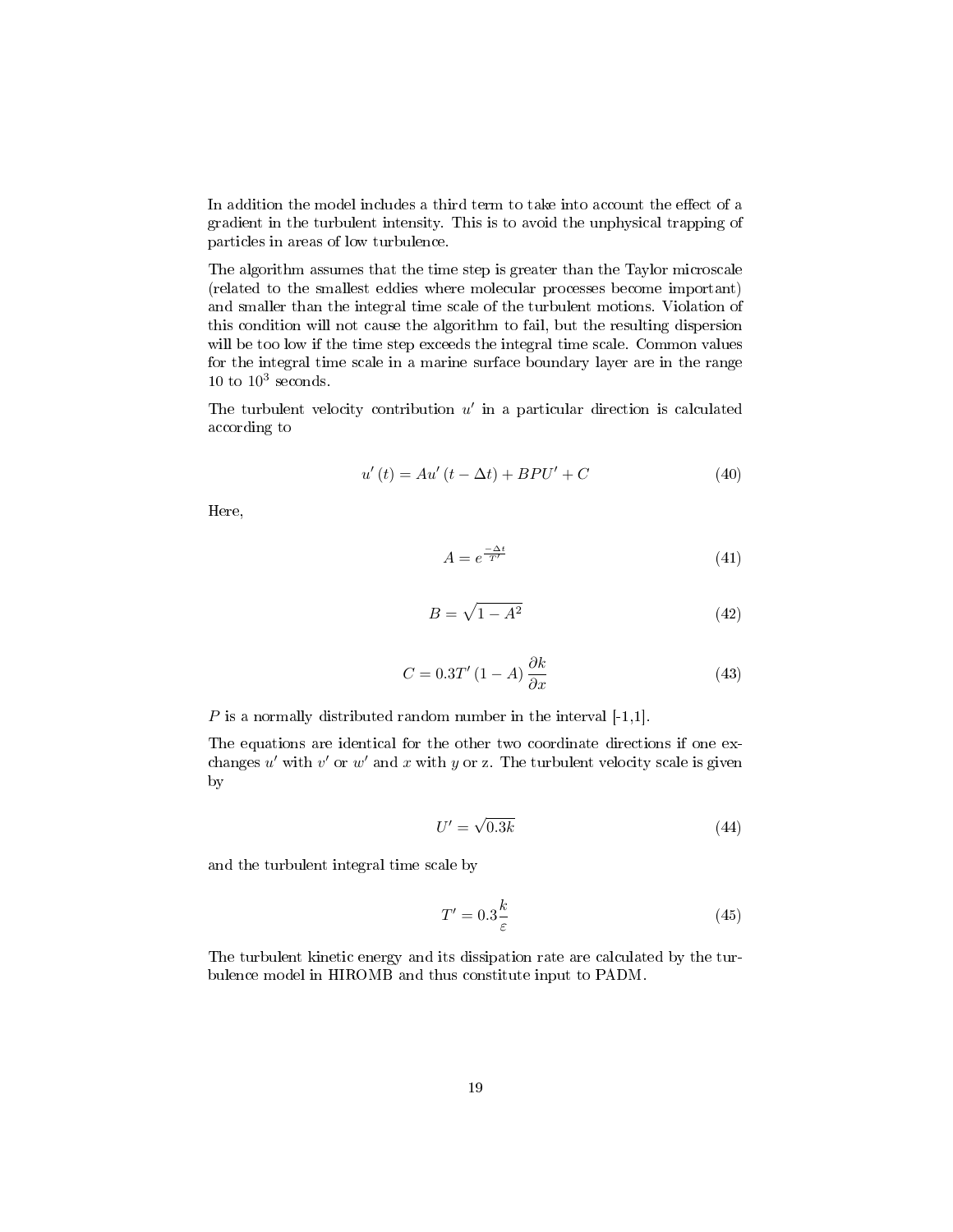## 4.6 Buoyancy

Particles which do not have neutral buoyancy either sink or rise. The buoyancy velocity  $w_s$  is calculated assuming a piece-wise linearly varying vertical density stratification.

If the particles can be represented as spheres of given diameter  $d$  and density  $\rho_P$ , a formula primarily developed for oil (see [\[21\]](#page-30-8)) is used which depends on the value of the critical diameter

$$
d_{crit}=\alpha\frac{\nu^{2/3}}{\left|g'\right|^{1/3}}
$$

where  $g'$  is the reduced gravity (buoyancy)

$$
g' = g \left( 1 - \frac{\rho_P}{\rho} \right) \tag{46}
$$

The buoyancy velocity is then calculated according to

$$
w_s = \begin{cases} \frac{g'}{|g'|} \sqrt{\beta d |g'|} & d > d_{crit} \\ \frac{g'}{|g'|} \left(\frac{d^2 |g'|}{18\nu}\right) & d \le d_{crit} \end{cases}
$$
(47)

These two expressions represent the large, spherical-cap bubble regime and the small spherical droplet (Stokes's) regime discussed in [\[31\]](#page-31-5). The values of  $\alpha$  and β are 9.52 and 8/3, respectively (see [\[21\]](#page-30-8)). Note that  $\alpha$  is given by equating the two expressions for  $w_s$  and solving for d. However, the value for  $\beta$  is probably too large (see [\[31\]](#page-31-5)), producing a too high buoyancy velocity for large diameters. Hence, in PADM the value 0.711<sup>2</sup> proposed in [\[31\]](#page-31-5) is used for  $\beta$ , yielding a value of 5.47 for  $\alpha$ .

Alternatively another formula may be used, which is developed primarily for sand grains (see [\[23\]](#page-30-9)). In [\[31\]](#page-31-5) a new formulation is proposed that considers three regimes - small spherical droplets, intermediate ellipsoid bubbles and large spherical-cap bubbles - but this has yet to be implemented.

The droplet diameter for oil is determined by three processes:

- 1. For oil that has been dispersed from the surface the diameter is given by the droplet diameter calculated by the dispersion algorithm (see section [4.4\)](#page-16-0).
- 2. For oil released at depth the droplet diameter is determined by random sampling from a given normal distribution, defined by its mean, its standard deviation and limited by a minimum value greater than zero. The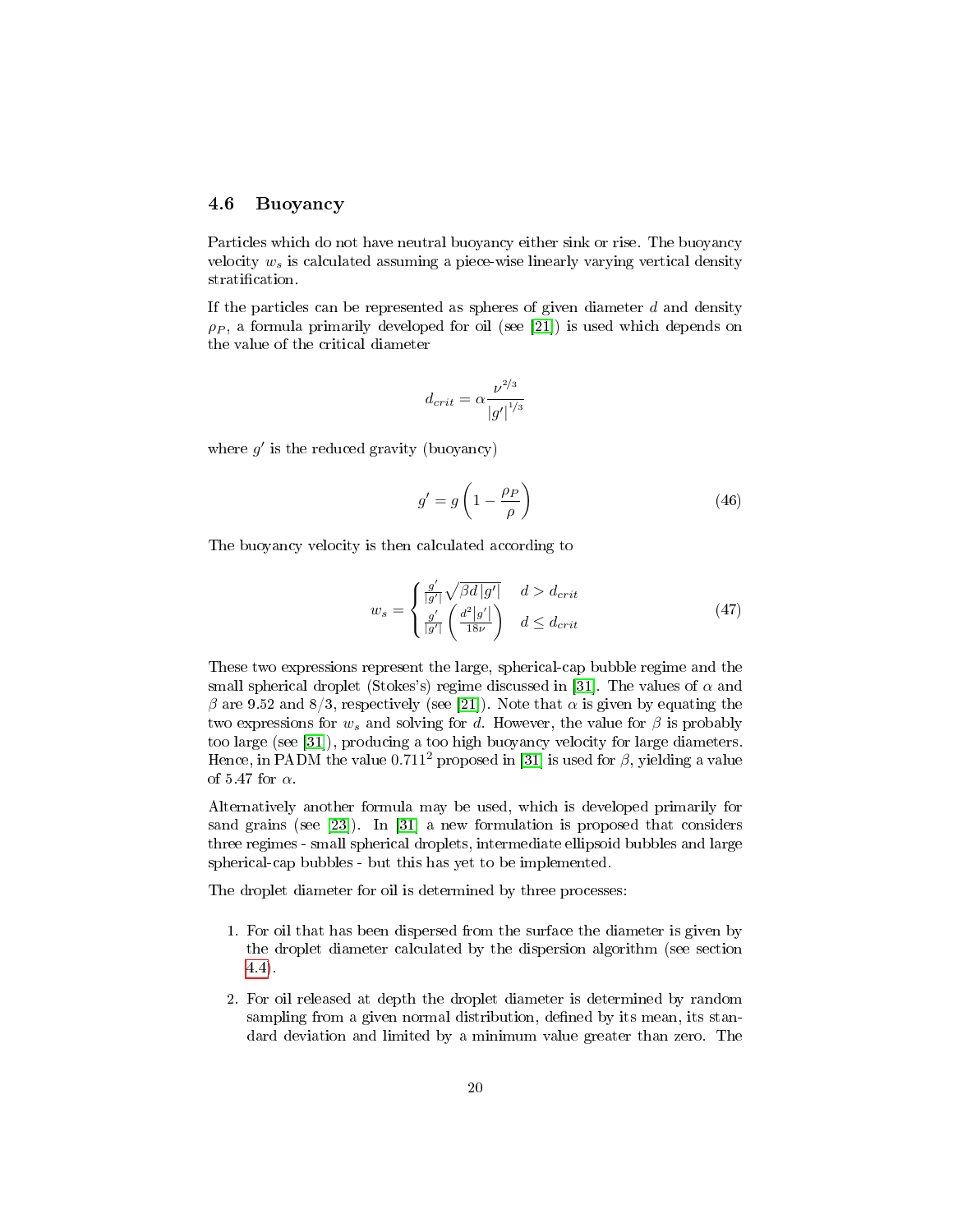values of these three parameters are currently unknown and have been adjusted to fit available observations of the surface spreading of a single oil spill. The present values are 5 mm for the mean diameter, 2 mm for the standard deviation and 0.01 mm for the minimum droplet diameter.

3. For oil that is mixed down from the surface due to the action of turbulence the droplet diameter is set equal to the thickness of the surface spill.

In the case of substances other than oil, a representative particle diameter must be supplied at the start of the simulation.

If the particles cannot be represented as droplets or bubbles, or the relevant diameter is unknown, then the following simple model is used:

$$
w_s = c_s g' \tag{48}
$$

Here,  $c_s$  is an adjustable coefficient.

## 4.7 Boundary interaction

Boundaries in PADM can be of different categories: the sea surface, the coastline, the horizontal sea bed, the vertical sea bed and open boundaries.

For each boundary category a boundary action can be set. This determines what action should be taken when a particle's trajectory intersects a boundary. Three types of boundary actions are currently available in PADM: slip, halt and deactivation.

- $\bullet$  *Slip* means that a particle cannot pass through a boundary but may move tangentially along it.
- $\bullet$  Halt means that the particle is held at the location where it hit the boundary and its position is no longer updated, unless it is released again. However, other processes such as weathering may proceed to act on the particle.
- Deactivation means that the particle is completely frozen and no longer takes part in the calculations.

In the current implementation of Seatrack Web HELCOM different boundary actions have been set depending on the type of substance represented by the particles. For oils, the slip action is used for the sea surface but for all other boundaries deactivation occurs. This means that oil that intercepts the coastline or the bottom is assumed to stick in place and not undergo any more weathering. For other substances, e.g. floating objects, algae, etc., the slip action is used for all boundaries except open boundaries, where instead deactivation occurs.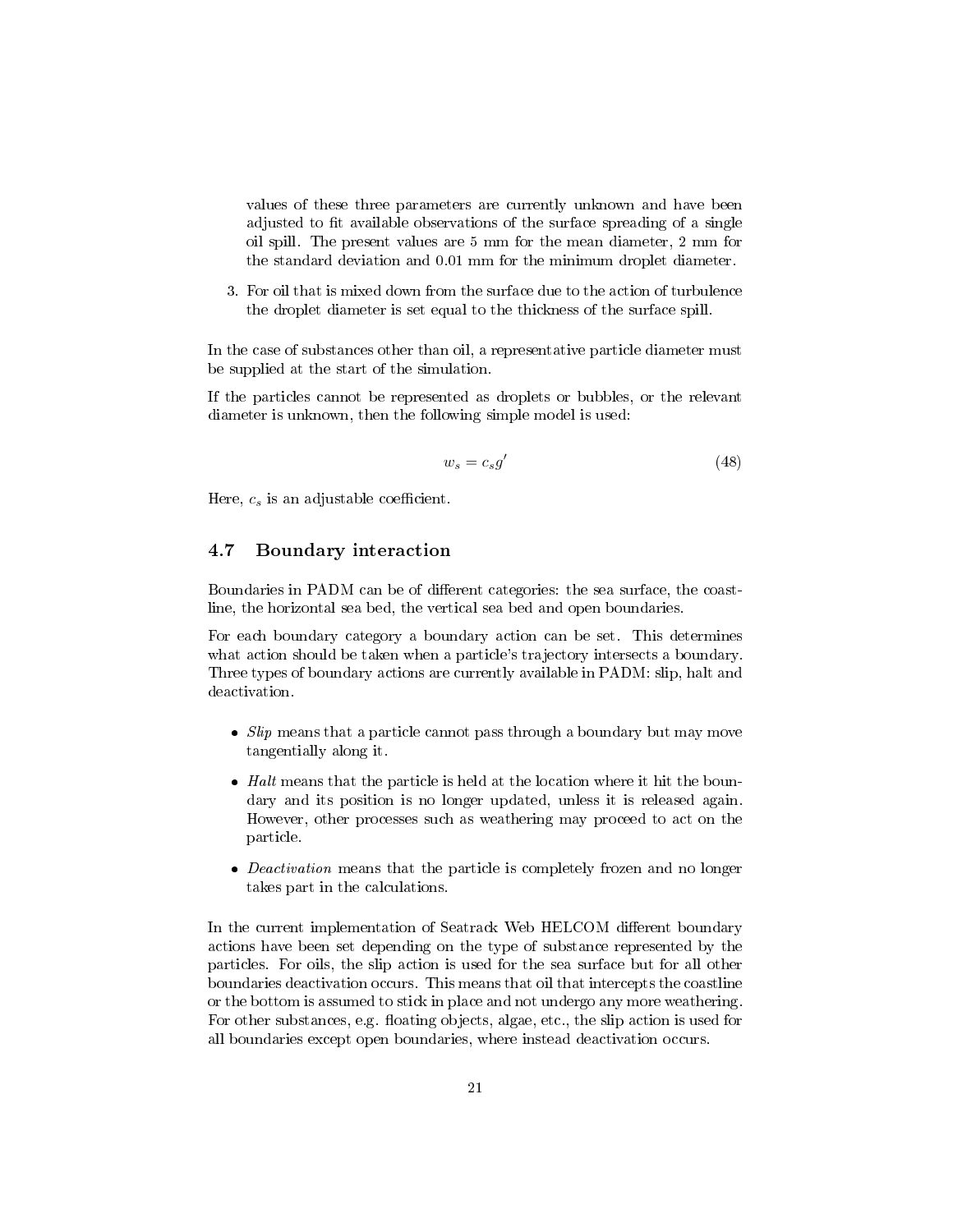# <span id="page-21-0"></span>5 Oil weathering

When Seatrack Web is used to forecast oil drift, each particle represents a quantity of oil with a common set of properties:

- mass and volume of oil plus water-in-oil,
- mass of oil,
- density of oil,
- mass of water-in-oil and
- bulk viscosity.

These properties are variables that change due to two different processes: evaporation and emulsification.

A number of different petroleum products can be simulated, ranging from the light and volatile gasoline and kerosene to asphalt.

There are currently two alternative weathering models in PADM: one based on a proprietary code supplied by SINTEF (e.g. [\[6\]](#page-29-9)) and the original Seatrack Web model based on simple empirical formulae (see [\[11,](#page-29-10) [16\]](#page-30-10)). Which model is used depends on the type of oil being simulated, as the empirical constants used in the two models have been determined for different sets of petroleum products.

## 5.1 The SINTEF model

This model is based on tables of empirical data for relevant oil properties which show how these properties change in time. Interpolation into these tables gives the values at a given point in time, and these values are then used to determine the evaporation, emulsification, density and viscosity.

#### <span id="page-21-1"></span>5.1.1 Evaporation

The empirical data contains values of the evaporated fraction in percent  $f_e$  at different evaporation exposure times. The mass of oil  $M$  after a given time of exposure is then simply given by

$$
M = (1 - \frac{f_e}{100}) M_0 \tag{49}
$$

Here,  $M_0$  is the initial mass of fresh oil. The evaporation exposure time  $t_{evap}$ is however not only a function of time, but of several other factors as well. The increase in the exposure time is given by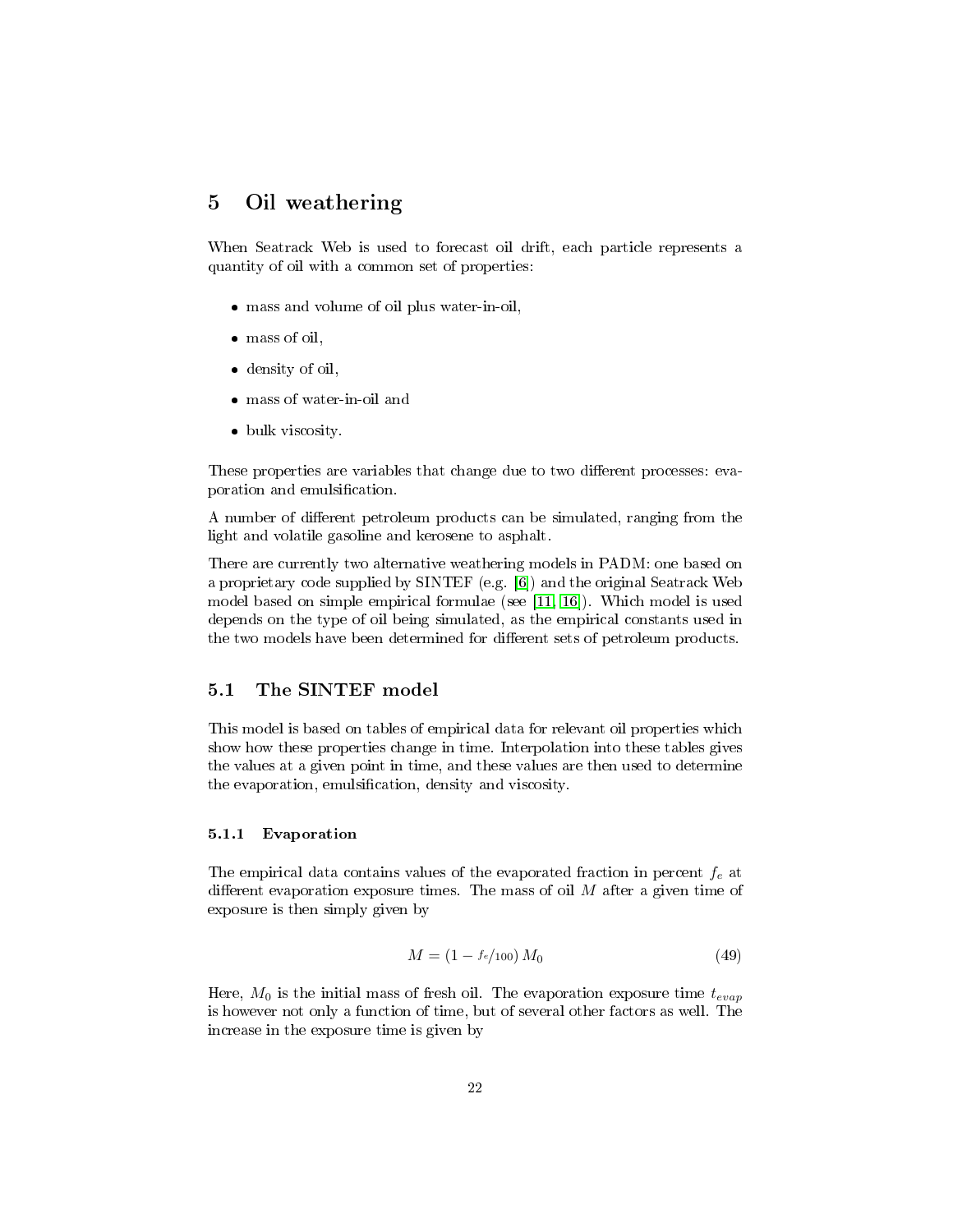$$
\Delta t_{evap} = \frac{\Delta t}{3600} \left( 1 - C_{ice} \right) \frac{W}{W_{ref}} \frac{h_{ref}}{1000h} T_{corr}
$$
\n
$$
\tag{50}
$$

 $W_{ref}$  and  $h_{ref}$  are reference values for the wind speed and oil thickness, respectively, for which the property tables have been generated. Note that  $h_{ref}$ is defined in mm, hence the factor 1000, and  $t_{evap}$  is defined in hours. The temperature dependent correction factor is given by

$$
T_{corr} = 2^{\frac{T - T_{ref}}{8}}
$$
\n<sup>(51)</sup>

Here, T is the sea surface temperature and  $T_{ref}$  a reference temperature for which the property tables have been generated. The maximum exposure time, i.e. when no more evaporation occurs and the oil is completely weathered, is set to 3360 hrs (140 days).

Evaporation is only calculated for oil on the surface. If the total mass of a particle reaches zero all the oil is assumed to have evaporated and the particle is deactivated.

#### <span id="page-22-0"></span>5.1.2 Emulsification (water-in-oil)

The empirical data contains values of the mass fraction in percent of water in a water-in-oil emulsion  $m_w$  for different emulsification exposure times. The mass of water in a water-in-oil emulsion  $M_w$  is then calculated as

$$
M_w = M \frac{m_w}{100 - m_w} \tag{52}
$$

The emulsification exposure time  $t_{emul}$  is again not only a function of the time (see section [5.1.1\)](#page-21-1), but is calculated using the following expression for the increase in exposure time:

$$
\Delta t_{emul} = \frac{\Delta t}{3600} \frac{\left( (1 - C_{ice}) W + 1 \right)^2}{\left( W_{ref} + 1 \right)^2} \tag{53}
$$

It is assumed that dispersed oil droplets do not form a water-in-oil emulsion. Thus, if oil that has formed a water-in-oil emulsion is dispersed, all the water is immediately removed.

#### 5.1.3 Density

The empirical data contains values of the density of oil  $\rho_{oil}$  at different evaporation exposure times (see section  $5.1.1$ ). The particle density including the effect of emulsification  $\rho_P$  is calculated according to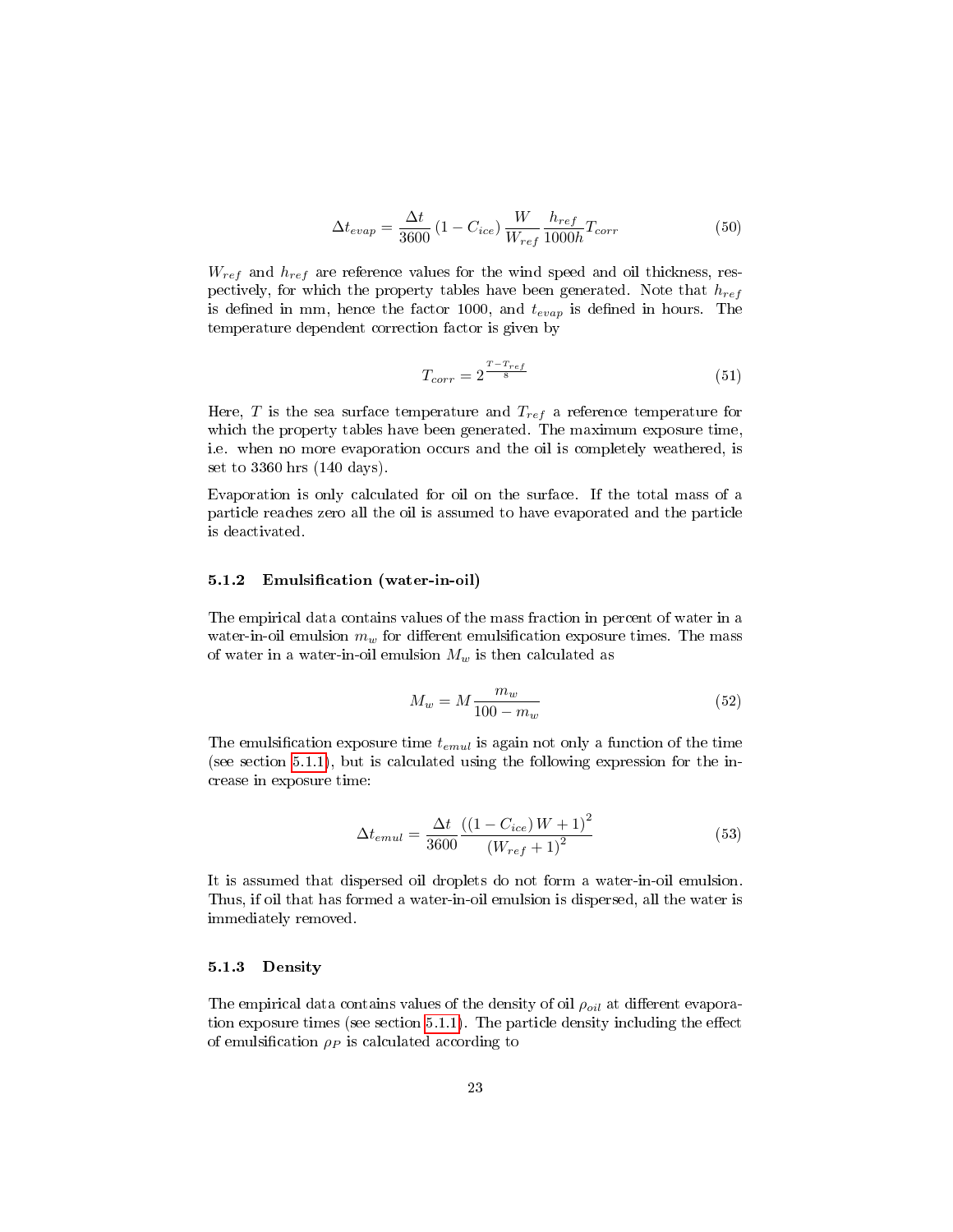$$
\rho_P = \frac{1}{\frac{(1 - m_w)}{\rho_{oil}} + \frac{m_w}{\rho}} \tag{54}
$$

where the water mass fraction is determined from

$$
m_w = \frac{M_w}{M_w + M} \tag{55}
$$

#### 5.1.4 Viscosity

The empirical data contains values of the oil viscosity  $\mu_{oil}$  in cP at different evaporation exposure times (see section [5.1.1\)](#page-21-1) as well as the viscosity of a stable water-in-oil emulsion  $\mu_{emul}$  in cP at different emulsification exposure times (see section [5.1.2\)](#page-22-0). First, the viscosity considering only evaporation is determined by interpolation into the table of empirical data on  $\mu_{oil}$  and then adjusted for the actual sea water temperature  $T$  according to

$$
\mu_{oil} (T) = 10^{10^{\lambda}} \tag{56}
$$

$$
\lambda = -0.0045 \left( T - T_{ref} \right) + \log \left( \log \left( \mu_{oil} \right) \right) \tag{57}
$$

Here,  $T_{ref}$  is the reference temperature for which the property tables have been generated (see section  $5.1.1$ ). The particle viscosity including the effect of emulsification  $\mu_P$  is then determined according to

$$
\mu_P = F_{emul}\mu_{oil} (T) \tag{58}
$$

where the ratio between the viscosities of water-in-oil emulsion and oil  $F_{emul}$  is determined by interpolating into a new table, generated by dividing the empirical data on  $\mu_{emul}$  by the data on  $\mu_{oil}$ , at the current emulsification exposure time. The particle viscosity is then converted to kinematic particle viscosity (unit cSt) according to

$$
\nu_P = \frac{\mu_P}{0.001\rho_P} \tag{59}
$$

## 5.2 The original Seatrack Web model

All oils are represented using a two-component model, i.e. they consist of a volatile and a non-volatile component. The oil properties are defined in a database file and comprise the following set of parameters: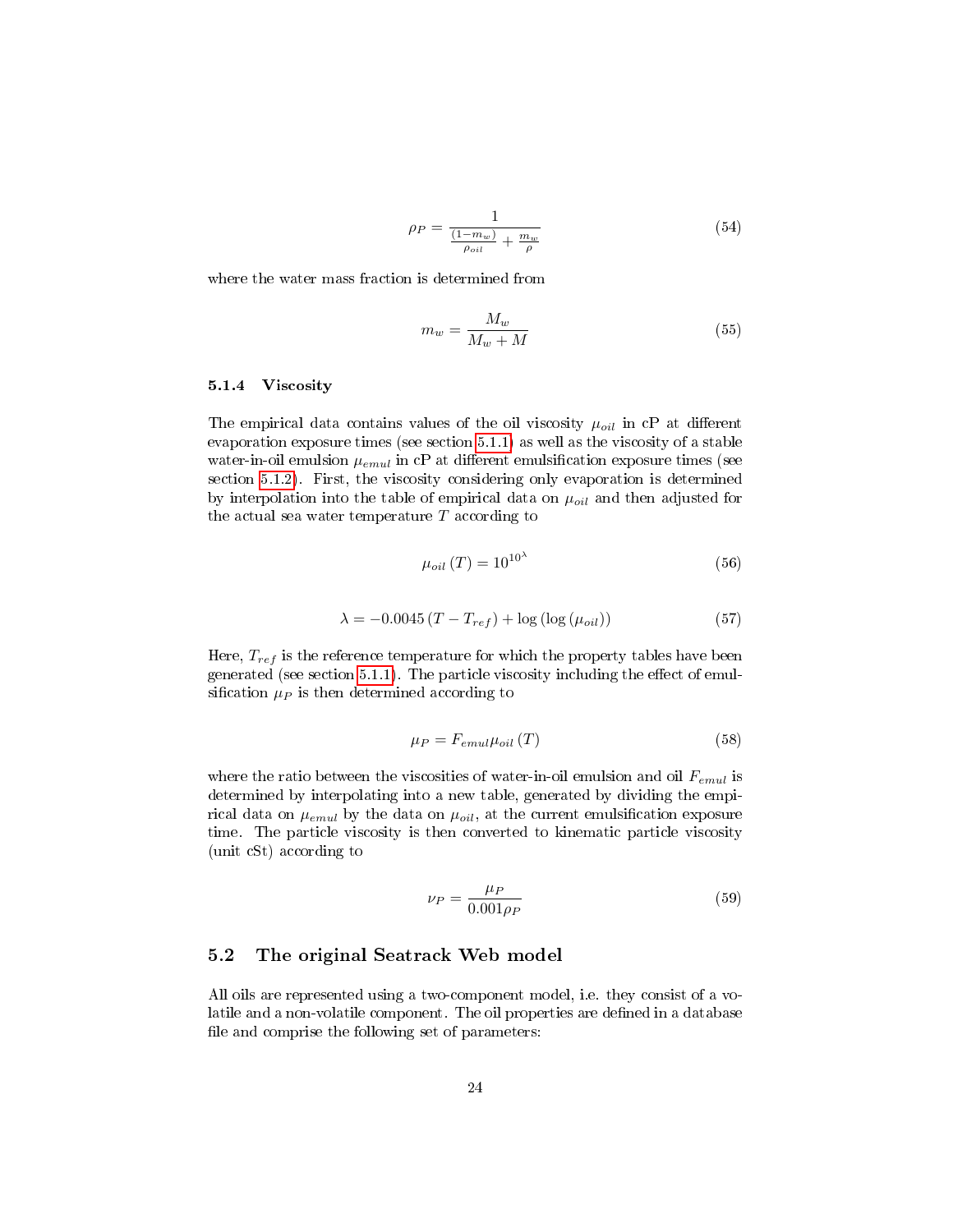- densities of the volatile and non-volatile components,
- viscosity,
- $\bullet$  the maximum water fraction of emulsified oil,
- $\bullet$  the level of evaporation required for emulsification to begin,
- $\bullet$  an emulsification rate coefficient,
- the fraction of the oil which is non-volatile,
- $\bullet\,$  two rate coefficients for evaporation and
- $\bullet$  three coefficients for calculating the viscosity.

The densities and the viscosity are approximate standard values for fresh oils at typical sea water temperatures.

At the beginning of a simulation oils are considered either fresh or completely weathered.

#### 5.2.1 Evaporation

Evaporation is calculated based on simple expressions for the evaporation of the form (see [\[11,](#page-29-10) [16\]](#page-30-10))

<span id="page-24-0"></span>
$$
f_e = (C_1 + C_2T) \ln\left(\frac{t}{60}\right) \tag{60}
$$

Here,  $f_e$  is the percentage fraction of the particle mass that has evaporated,  $C_1$ and  $C_2$  are coefficients, T is temperature (°C) and t is time (s). Values for  $C_1$ and  $C_2$  for different oils are presented in [\[16\]](#page-30-10). A very minor modification to equation [60](#page-24-0) removes the singularity at  $t = 0$ :

$$
f_e = (C_1 + C_2T) \ln\left(\frac{t}{60} + 1\right)
$$
 (61)

This expression is a solution to

<span id="page-24-1"></span>
$$
\frac{df_e}{dt} = \frac{(C_1 + C_2 T)}{60} e^{-f_e/(C_1 + C_2 T)}\tag{62}
$$

Here we will derive a similar equation for the evaporation used in PADM. Assuming a two-component model, the oil mass  $M$  is given by

$$
M = M_v + M_n \tag{63}
$$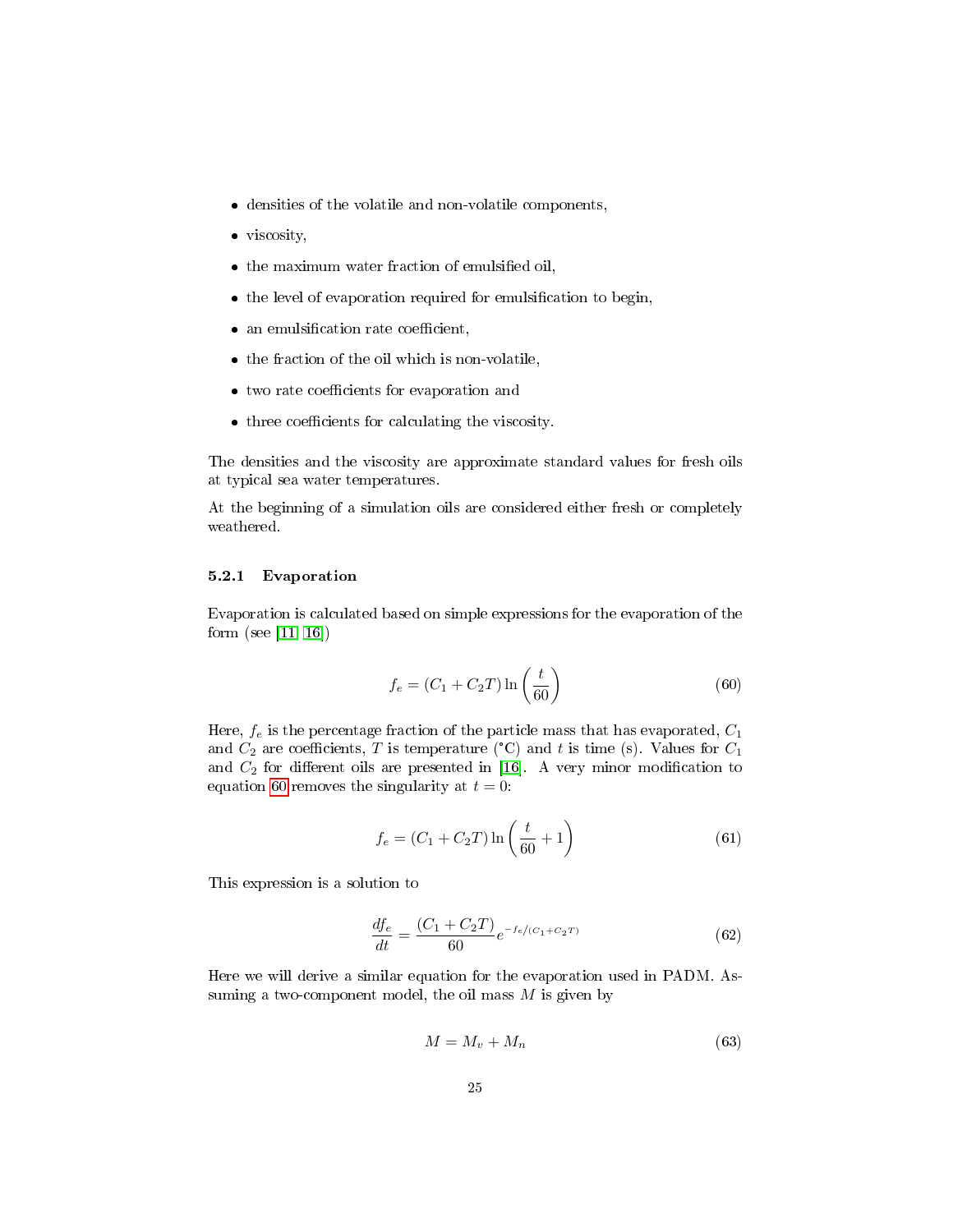Subscript  $v$  denotes the volatile component and subscript  $n$  the non-volatile component. Only the volatile component evaporates, and thus the non-volatile mass is constant, i.e.

$$
M_n = M_{n,0} \tag{64}
$$

Henceforth, subscript 0 denotes the values at  $t = t_0$ , i.e. for fresh oil. The maximum fraction that can evaporate

$$
E_{\text{max}} = \frac{M_{v,0}}{M_0} \tag{65}
$$

and the fraction of the total oil mass that is non-volatile

$$
\frac{M_n}{M_0} = 1 - E_{\text{max}} \tag{66}
$$

are oil-specific constants. Further,

$$
E = \frac{(M_{v,0} - M_v)}{M_0} = E_{\text{max}} - \frac{M_v}{M_0} \tag{67}
$$

is the fraction evaporated and thus

<span id="page-25-0"></span>
$$
M_v = M_0 \left( E_{\text{max}} - E \right) \tag{68}
$$

If we model the fractional evaporation rate as

$$
\frac{dE}{dt} = C_e e^{-\frac{K}{C_e}E}
$$
\n(69)

where  $C_e$  and K are coefficients of dimension  $1/t$ , the solution is

$$
E = \frac{C_e}{K} \ln \left( e^{\frac{K}{C_e} E_0} + K \left( t - t_0 \right) \right) \tag{70}
$$

Here,  $E_0 = E(t_0)$ . We can thus calculate E at time t as a function of temperature and the value at time  $t_0$ . With  $100E = f_e$  we can identify the coefficients using equation [62](#page-24-1) as

$$
K = 1/60\tag{71}
$$

and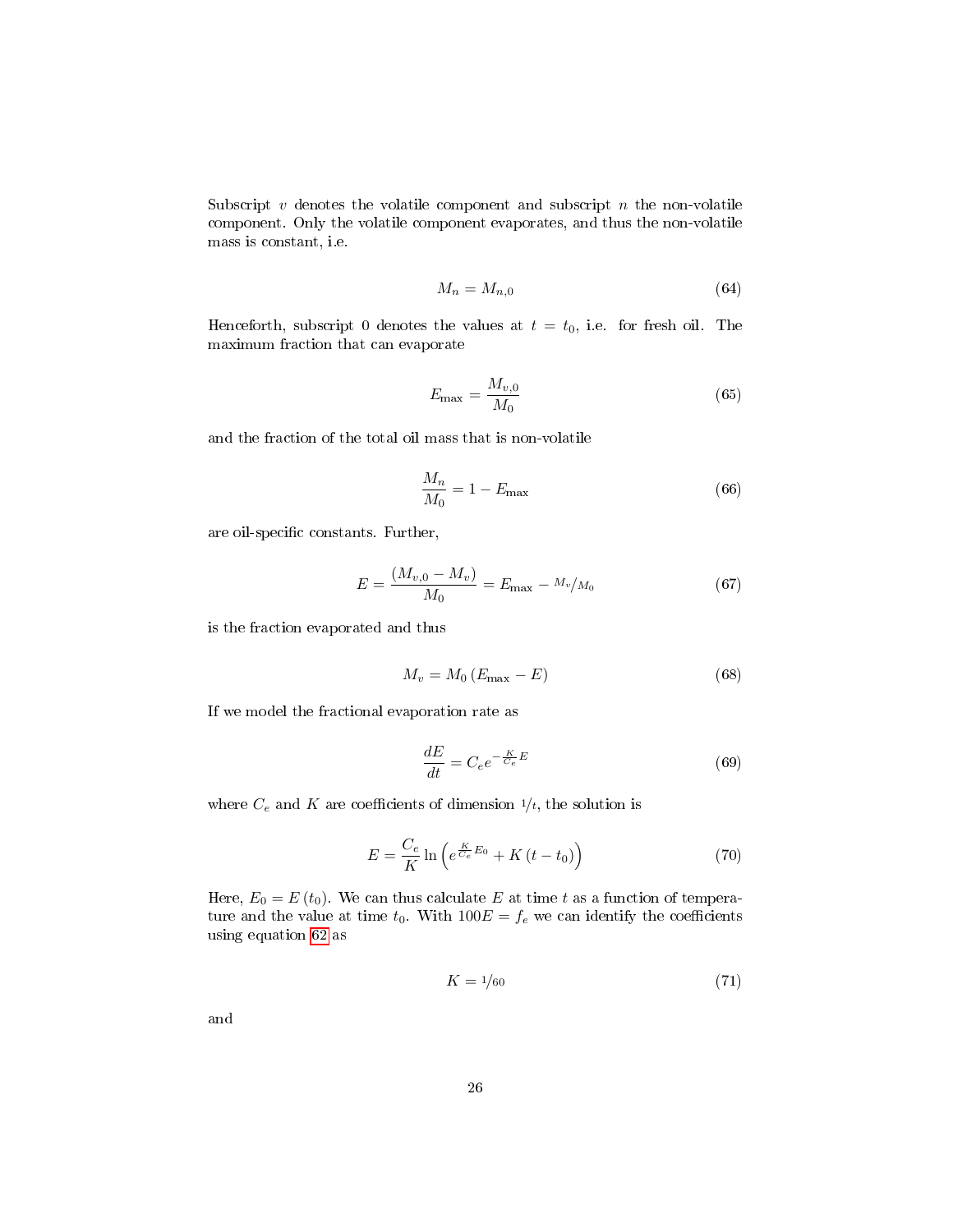$$
C_e = \frac{K}{100} (C_1 + C_2 T) \tag{72}
$$

To account for the presence of ice, the equation for  $dE/dt$  is modified such that

$$
\frac{dE}{dt} = r_{ice}C_e e^{-\frac{K}{C_e E}}\tag{73}
$$

Here,  $r_{ice}$  is a reduction factor given by equation [39.](#page-17-1) The equation for E then becomes

$$
E = \frac{C_e}{K} \ln \left( e^{\frac{K}{C_e} E_0} + K r_{ice} \left( t - t_0 \right) \right) \tag{74}
$$

Finally, using equation [68](#page-25-0) the new oil mass is calculated according to

$$
M = M_v + M_n = M_0 (E_{\text{max}} - E + m_n)
$$
 (75)

Evaporation is only calculated for oil on the surface. If the total mass of a particle reaches zero all the oil is assumed to have evaporated and the particle is deactivated.

## 5.2.2 Emulsification (water-in-oil)

Emulsification is a process by which water is incorporated into the oil, forming a highly viscous emulsion or mousse. Here, we assume that only oil on the surface will emulsify. Furthermore, the oil will not emulsify until a certain fraction  $E_{emul}$  of the volatile components has evaporated.

The rate at which the oil forms an emulsion is related to the wind speed  $W$ , as the process requires agitation of oil and water. Thus, the emulsion rate  $R$  is modelled by

$$
R = \begin{cases} 0, & E < E_{emul} \\ r_{ice} C_R W^2, & E \ge E_{emul} \end{cases} \tag{76}
$$

Here,  $r_{ice}$  is the same reduction factor as for evaporation (see equation [39\)](#page-17-1) to account for the presence of ice and  $C_R$  is an oil-specific constant coefficient.

The mass fraction of water in a water-in-oil emulsion  $m_w$  is defined by

<span id="page-26-0"></span>
$$
m_w = \min\left(m_{w,\text{max}}, \frac{M_w}{M_w + M}\right) \tag{77}
$$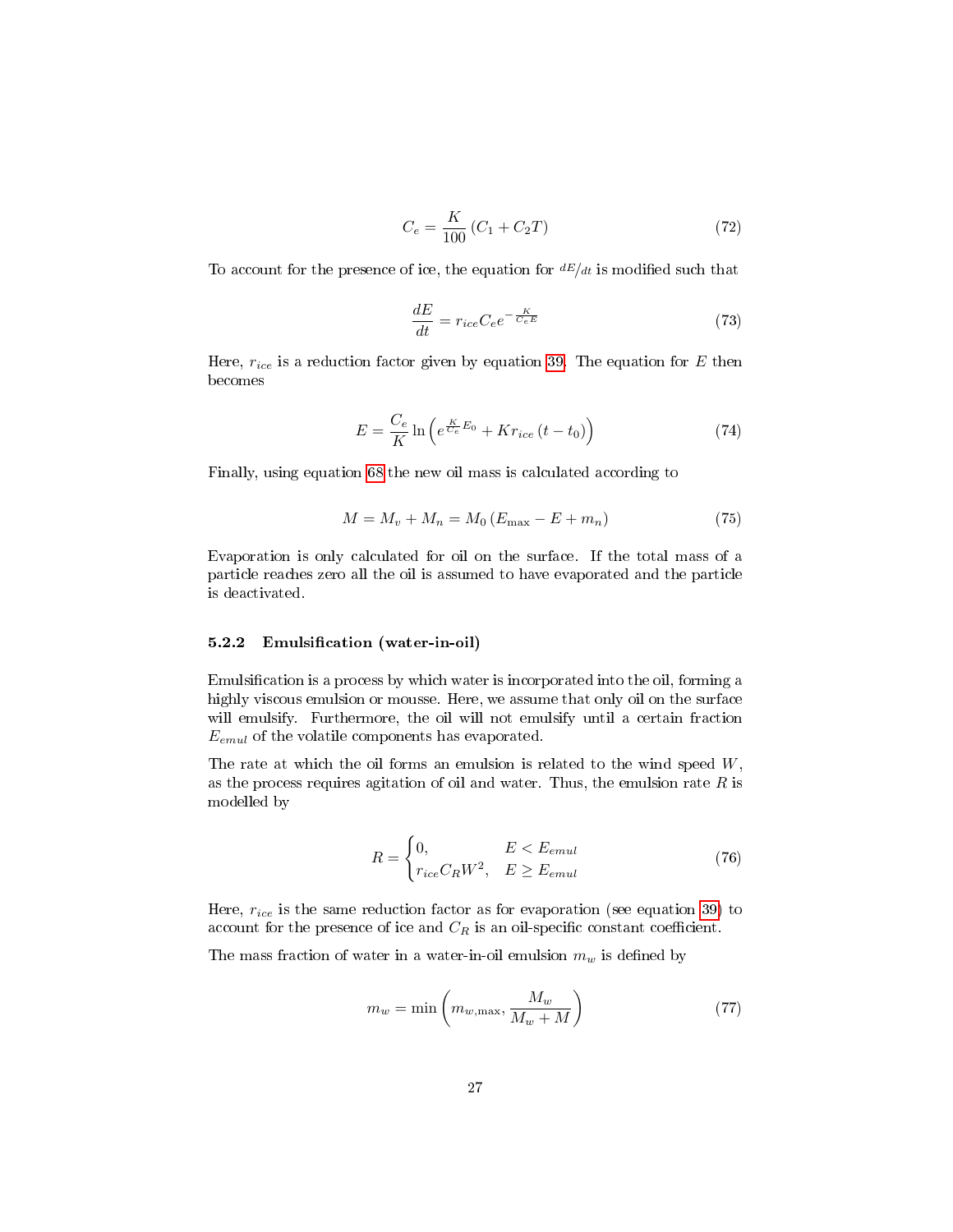Here,  $m_{w,\text{max}}$  is an oil-specific maximum water fraction for water-in-oil emulsion and  $M_w$  is the mass of water in the water-in-oil emulsion. The rate of change of  $m_w$  is [\[17\]](#page-30-5)

$$
\frac{dm_w}{dt} = R(m_{w,\text{max}} - m_w) \tag{78}
$$

Integrating this equation yields

$$
m_w[t] = m_{w, \max} - e^{-R(t-t_0)} \left( m_{w, \max} - m_w[t_0] \right) \tag{79}
$$

Setting  $\Delta t = t - t_0 = t_{i+1} - t_i$  yields

$$
m_w[t_{i+1}] = m_{w,\text{max}} - e^{-R\Delta t} (m_{w,\text{max}} - m_w[t_i])
$$
\n(80)

The mass of water in the emulsion is calculated from equation [77](#page-26-0) as

$$
M_w = M \frac{m_w}{1 - m_w} \tag{81}
$$

It is assumed that dispersed oil droplets do not form a water-in-oil emulsion. Thus, if oil that has formed a water-in-oil emulsion is dispersed, all the water is immediately removed.

## 5.2.3 Density

The oil density is calculated from a simple two-component model according to

$$
\rho_{oil} = \frac{1}{m_n/\rho_n + m_v/\rho_v} \tag{82}
$$

Here,  $m_n$  and  $m_v$  are the mass fractions and  $\rho_n$  and  $\rho_v$  are the densities of the non-volatile and volatile oil components. The particle density  $\rho_P$  including the effect of emulsification is then calculated as

$$
\rho_P = \frac{1}{\left(\frac{(1 - m_w)}{\rho_{oil}} + \frac{m_w}{\rho}\right)}\tag{83}
$$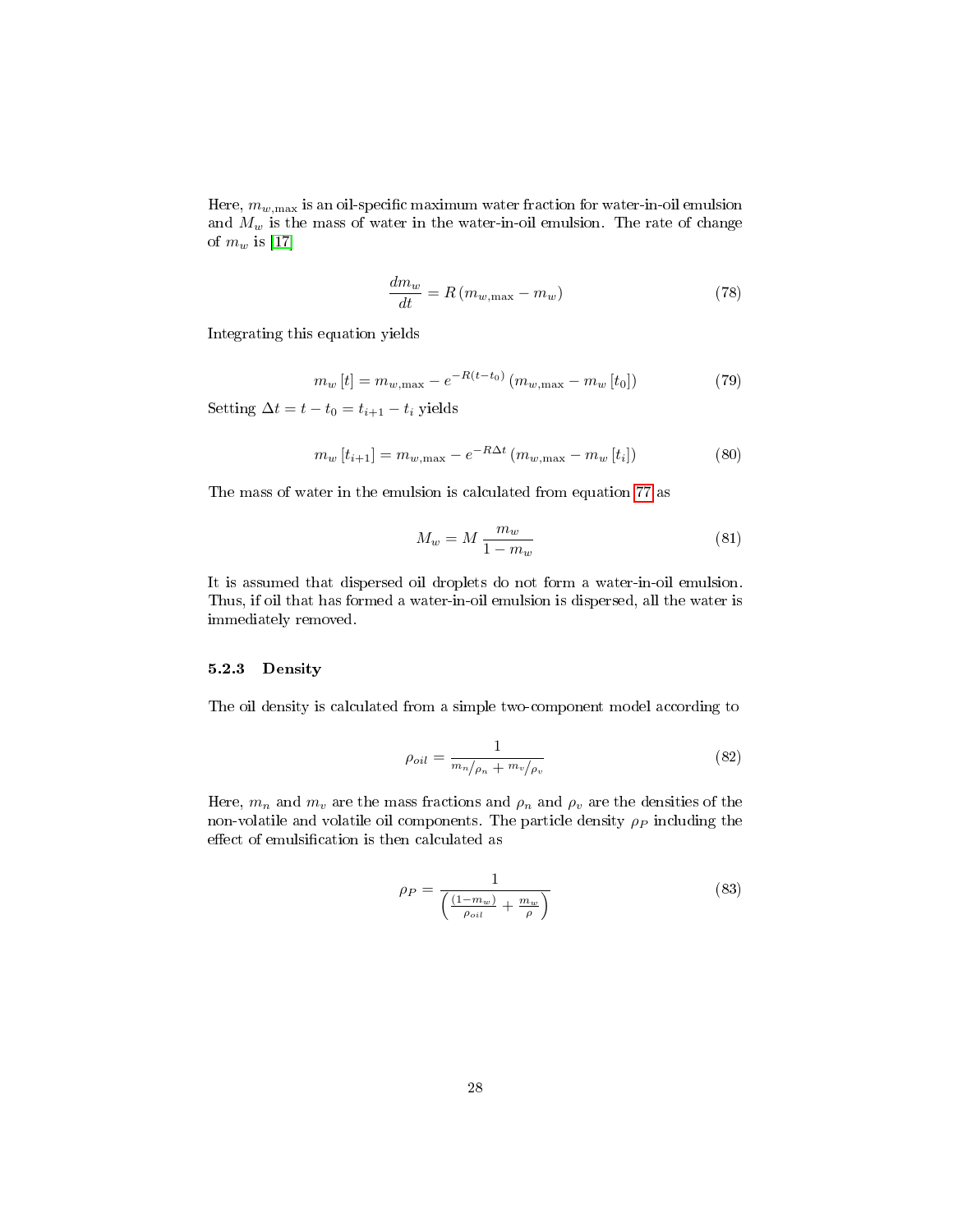#### 5.2.4 Viscosity

The particle viscosity in cSt, including the effect of emulsification, is determined from the amount of the volatile fraction that has evaporated  $(E)$  and the degree of emulsification (fraction of water-in-oil) according to

$$
\nu_P = \nu_{ref} e^{aE} e^{\frac{b m_w}{1 - cm_w}} \tag{84}
$$

Here,  $\nu_{ref}$  is the reference oil viscosity (cSt) given in the oil properties database file whereas a, b and c are constant coefficients specific for each oil (see [\[17\]](#page-30-5)).

# 6 Additional features

## 6.1 Uncertainty spreading

To provide an idea of the uncertainty in a drift simulation, it is possible to activate a feature called uncertainty spreading. In this case each particle is given an additional random velocity whose magnitude is a function of the expected uncertainty in the wind forecast. The idea is to mimic an ensemble of simulations with slightly different forcing. Only particles on the surface are affected.

The random velocity contribution to each particle is calculated according to

$$
u'' = \sigma P \cos(2\pi Q) \tag{85}
$$

$$
v'' = \sigma P \sin(2\pi Q) \tag{86}
$$

$$
w'' = 0 \tag{87}
$$

Here,  $P$  is a random number from the normal distribution and  $Q$  a random number from the uniform distribution. Both are assigned once at the beginning of the simulation and then kept constant, though a different value for each particle. The parameter  $\sigma$  is given by the standard deviation of the error in the forecasted wind speed  $\sigma_W$  multiplied by a factor to produce a resulting variability in the wind-driven surface current:

$$
\sigma = 0.02 \sigma_W \tag{88}
$$

It is assumed that the error in the wind forecast is normally distributed. Thus,  $\sigma_W = \frac{\Delta w}{1.44}$  where  $\Delta_W$  is an estimate of the absolute error of the wind speed forecasted by the meteorological model HIRLAM, and which covers 85 % of observed wind speeds [\[14\]](#page-30-11):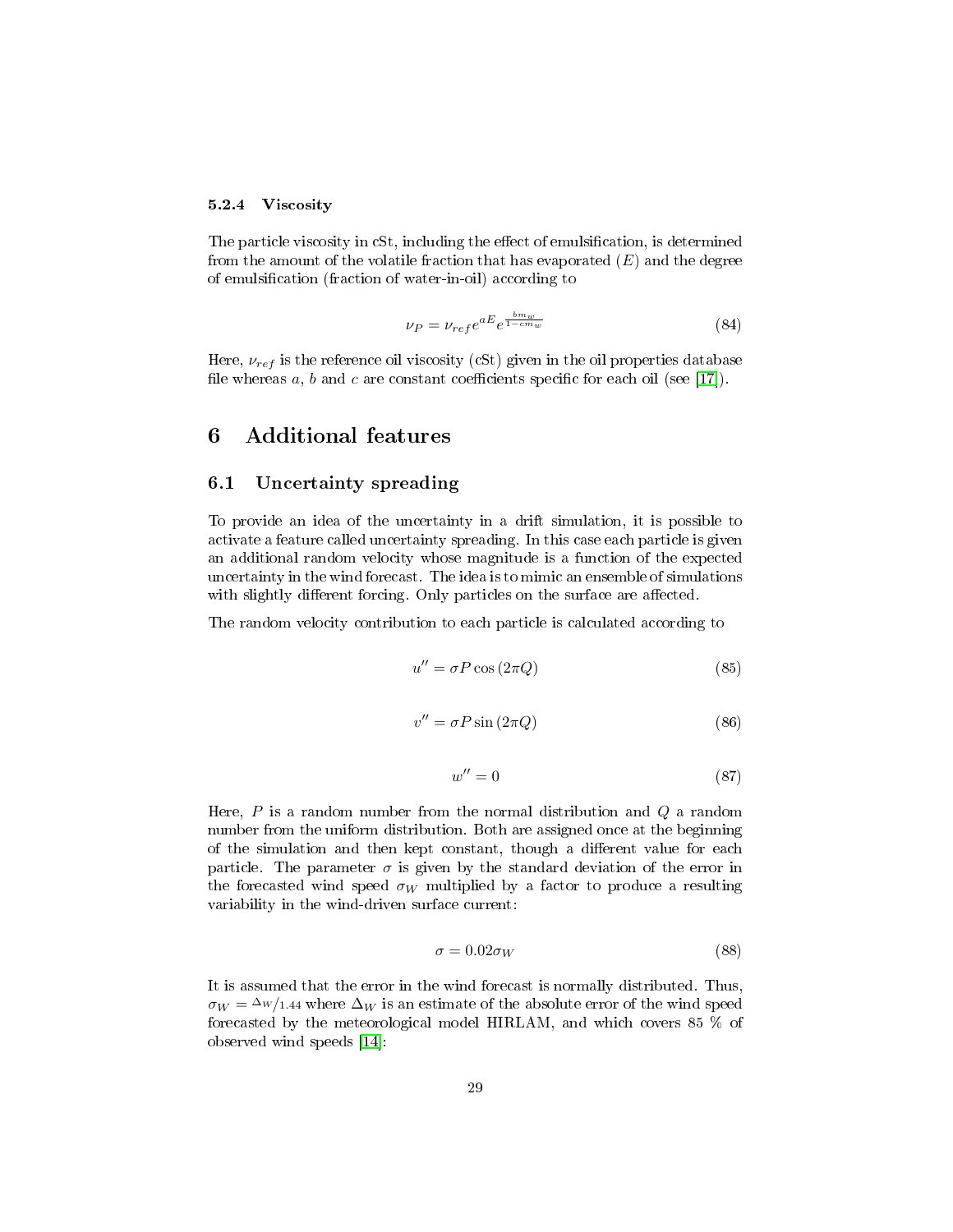$$
\Delta_W = \begin{cases} 2.0 & W < 2.0 \\ 1.7 + 0.195W & W \ge 2.0 \end{cases}
$$
 (89)

# References

- <span id="page-29-0"></span>[1] Anderson, E., 2001: "Oil in Ice Modelling: OILMAP Implementation", ASA Report, Project No. ASA 00-149, Applied Science Associates, Inc., USA, pp 13.
- <span id="page-29-1"></span>[2] ARCOP, 2004: "State of the art report on oil weathering and on the effectiveness of response alternatives", Report  $4.2.1.1(a)$ , July 2004 [\(http:](http://www.arcop.fi/reports.htm) [//www.arcop.fi/reports.htm\)](http://www.arcop.fi/reports.htm).
- <span id="page-29-2"></span>[3] ARCOP, 2005: "Simulations of oil drift and spreading and oil spill response analysis", Report  $4.2.2.2/4.2.2.3$ , June 2005 [\(http://www.arcop.](http://www.arcop.fi/reports.htm) [fi/reports.htm\)](http://www.arcop.fi/reports.htm)
- <span id="page-29-7"></span>[4] Banner, M.L., 1990: "Equilibrium Spectra of Wind Waves", Journal of Physical Oceanography, 20, pp. 966-984.
- <span id="page-29-3"></span>[5] Comfort, G., 1987: "Analytical modelling of oil and gas spreading under ice", Environmental Studies Research Fund, Report No. 077, Aug., Arctec Canada Limited, 16, 6325, 11 Street, S.E., Calgary, Alberta, Canada, pp. 57.
- <span id="page-29-9"></span>[6] Daling, P.S., and Strøm, T., 1999: "Weathering of oil at sea; model/field data comparisons", Spill Science and Technology Bulletin  $5(1)$ , 63-74.
- <span id="page-29-8"></span>[7] Delvigne, G., and Sweeney, C., 1988: "Natural dispersion of oil", Oil  $&$ Chemical Pollution, 4, 281-310.
- <span id="page-29-5"></span>[8] Dickins, D. F., 1992: "Behaviour of oil spilled at sea (BOSS): oil-in-ice fate and behaviour", DF Dickins Associates and Fleet Technology Ltd. For Environment Canada, March 1992 [\(http://www.mms.gov/tarprojects/](http://www.mms.gov/tarprojects/120/120AT.pdf) [120/120AT.pdf\)](http://www.mms.gov/tarprojects/120/120AT.pdf).
- <span id="page-29-4"></span>[9] Dickins, D.F., and Buist, I., 1999: "Countermeasures for ice covered waters", Pure Appl. Chem. Vol 71, No 1, pp. 173-191  $(\text{http://www.iupac.}$ [org/publications/pac/special/0199/pdfs/dickins.pdf\)](http://www.iupac.org/publications/pac/special/0199/pdfs/dickins.pdf).
- <span id="page-29-6"></span>[10] Donelan, M.A., J. Hamilton and W.H. Hui, 1985: "Directional spectra of wind generated waves", Phil. Trans. Roy. Soc. London, A315, pp. 509-562.
- <span id="page-29-10"></span>[11] Fingas, M.F., 1999: The Evaporation of Oil Spills: Development and Implementation of New Prediction Methodology", in: Proceedings of The 1999 International Oil Spill Conference, American Petroleum Institute, Washington, D.C., pp. 281-287.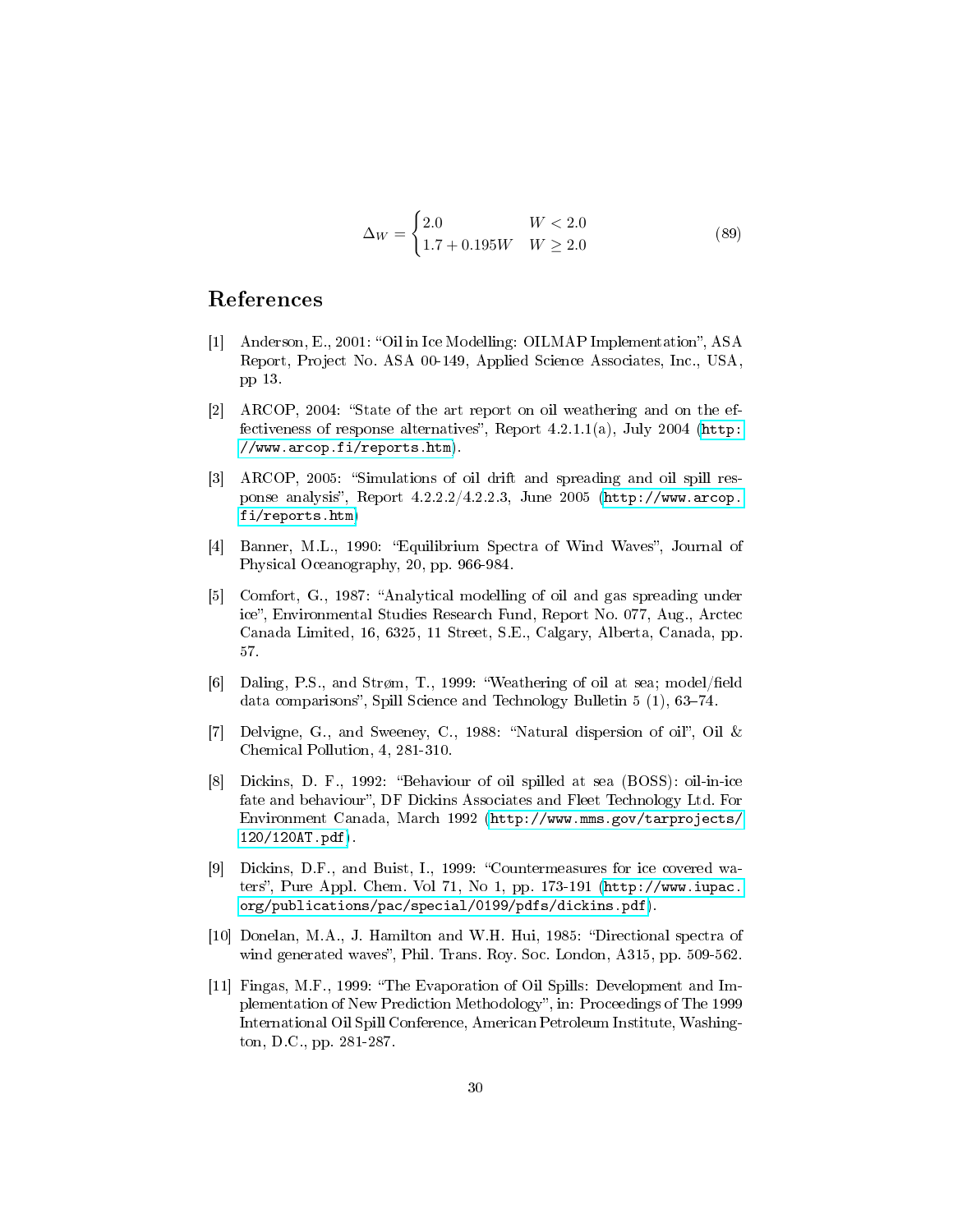- <span id="page-30-0"></span>[12] Fingas, M. F., and Hollebone, B. P., 2003: "Review of behaviour of oil in freezing environments", Marine Pollution Bulletin, 47, (9-12), pp. 333-340.
- [13] Hasselmann, K., et al, 1973: Measurements of wind growth and swell during the Joint North Sea Wave Project (JONSWAP)", Deutsche Hydrographische Zeitschrift, suppl. A, 8, 12.
- <span id="page-30-11"></span>[14] Häggmark, L. (pers. comm.)
- <span id="page-30-4"></span>[15] Kahma, K.K. and C.J. Calkoen, 1992: "Reconciling discrepancies in the observed growth of wind-generated waves", Journal of Physical Oceanography, 22, pp. 1389-1405.
- <span id="page-30-10"></span>[16] Lindgren, C. et al, 2001: Seatrack Web - algoritmer för vädringsprocesser på oljor ute till havs", IVL Svenska Miljöinstitutet AB, report for the Swedish Coast Guard and the Swedish Rescue Services Agency, September 2001 (in Swedish).
- <span id="page-30-5"></span>[17] Lehr, W. J., 2001: "Review of modelling procedures for oil spill weathering behaviour", In: Oil Spill Modelling and Processes, (Brebbia, C.A., ed), WIT Press, Southampton, UK, pp. 51-90.
- <span id="page-30-1"></span>[18] Liu, S., and Leendertse, J. J., 1981: "A 3-D Oil Spill Model With and Without Ice Cover", International Symposium on Mechanics of Oil Slicks, September 8, Paris, France, pp 23.
- <span id="page-30-7"></span>[19] Rahm, L.-A., and Svensson, U., 1986: "Dispersion of marked fluid elements in a turbulent Ekman layer". J. Phys. Oceanogr., 16, 2084-2096.
- <span id="page-30-6"></span>[20] Reed, M., French, D., Rines, H., and Rye, H., 1995: "A three-dimensional oil and chemical spill model for environmental impact assessment", 1995 Oil Spill Conference, 61-66.
- <span id="page-30-8"></span>[21] Soares dos Santos, A., and Daniel, P., 2000: "Oil spill modelling near the Portuguese coast", In: Oil & Hydrocarbon Spills II, Eds. G.R. Rodriguez & C.A. Brebbia, WIT Press, p. 11-18.
- <span id="page-30-2"></span>[22] SINTEF, 2003: "Oil Weathering Model User's Manual Version 3.0" [\(http://www.mms.gov/alaska/reports/2005rpts/2005\\_020/Final%](http://www.mms.gov/alaska/reports/2005rpts/2005_020/Final%20Report/Appendix%20D/User%20Manual%20for%20SINTEF%20Oil%20Weathering%20Model%203_0.pdf) [20Report/Appendix%20D/User%20Manual%20for%20SINTEF%20Oil%](http://www.mms.gov/alaska/reports/2005rpts/2005_020/Final%20Report/Appendix%20D/User%20Manual%20for%20SINTEF%20Oil%20Weathering%20Model%203_0.pdf) [20Weathering%20Model%203\\_0.pdf\)](http://www.mms.gov/alaska/reports/2005rpts/2005_020/Final%20Report/Appendix%20D/User%20Manual%20for%20SINTEF%20Oil%20Weathering%20Model%203_0.pdf).
- <span id="page-30-9"></span>[23] Soulsby, R., 1997: "Dynamics of marine sands", HR Wallingford Ltd., p. 134.
- <span id="page-30-3"></span>[24] Venkatesh, S., El-Tahan, H., Comfort, G., and Abdelnour, R., 1990: "Modelling the behaviour of oil spills in ice-infested waters", Atmosphere Ocean 28 (3), pp. 303-329.